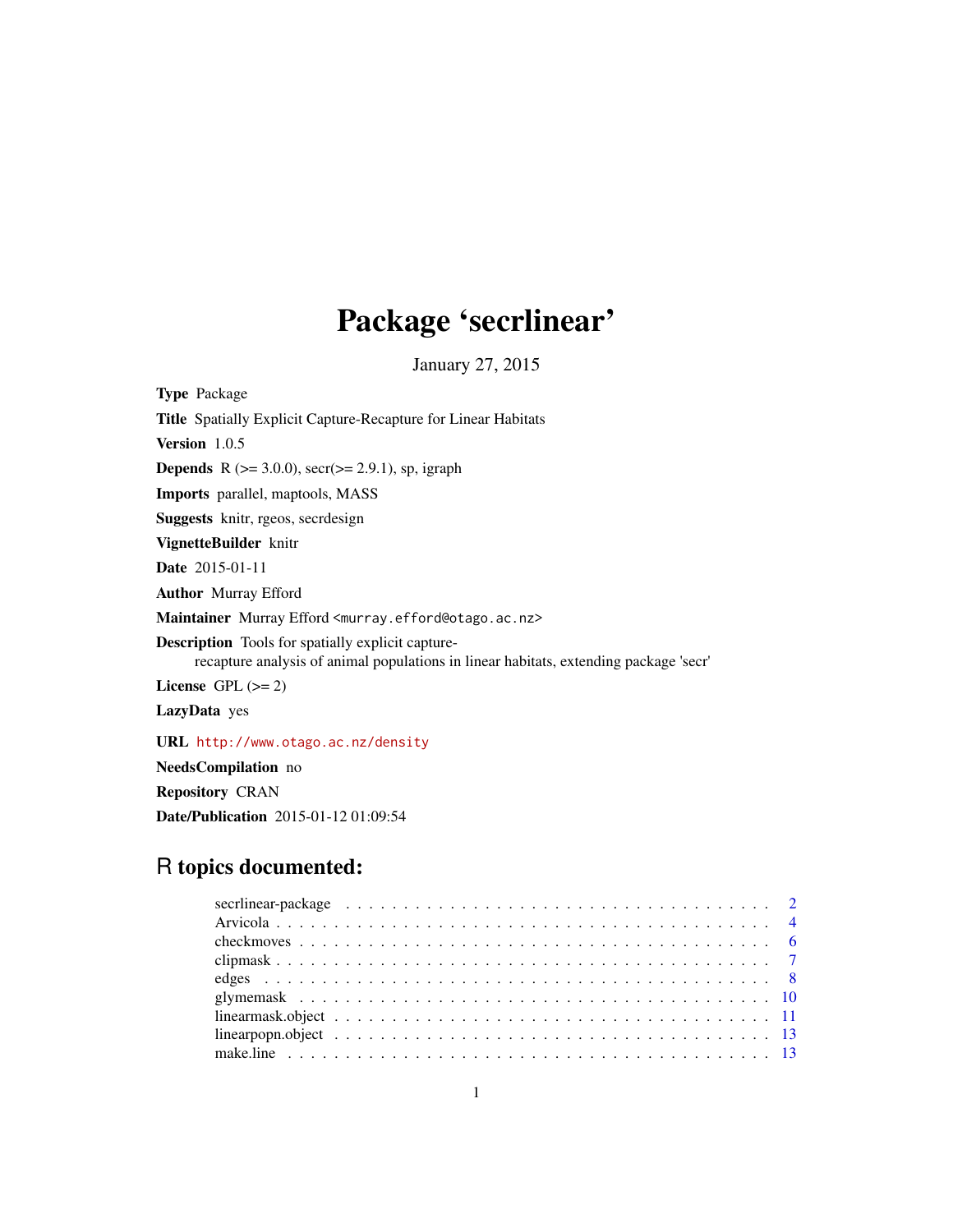## <span id="page-1-0"></span>2 secrlinear-package

| Index |                                                                                                                                                                       |  |
|-------|-----------------------------------------------------------------------------------------------------------------------------------------------------------------------|--|
|       |                                                                                                                                                                       |  |
|       | subset linearmask $\ldots$ , $\ldots$ , $\ldots$ , $\ldots$ , $\ldots$ , $\ldots$ , $\ldots$ , $\ldots$ , $\ldots$ , $\ldots$ , $\ldots$ , $\ldots$ , $\frac{23}{23}$ |  |
|       |                                                                                                                                                                       |  |
|       |                                                                                                                                                                       |  |
|       |                                                                                                                                                                       |  |
|       |                                                                                                                                                                       |  |
|       |                                                                                                                                                                       |  |
|       |                                                                                                                                                                       |  |
|       |                                                                                                                                                                       |  |

secrlinear-package *Spatially Explicit Capture–Recapture for Linear Habitats*

## Description

An secr add-on package for linear habitat models.

## Details

| Package: secr    |                                                        |
|------------------|--------------------------------------------------------|
| Type: Package    |                                                        |
| Version: $1.0.5$ |                                                        |
|                  | Date: 2015-01-11                                       |
|                  | License: GNU General Public License Version 2 or later |

## The important functions in secrlinear are:

|                | read. linearmask import and discretize a linear habitat map (route)                                |
|----------------|----------------------------------------------------------------------------------------------------|
|                | networkdistance compute network distances between detectors and points using a linear habitat mask |
| sim.linearpopn | simulate population along linear mask                                                              |
| make.line      | place detectors along (part of) a linear route                                                     |

## Other useful functions are:

| checkmoves             | check capthist object for extreme movements  |
|------------------------|----------------------------------------------|
| showpath               | interactive examination of network distances |
| clipmask               | drop mask points outside buffer distance     |
| rbind.linearmask       | combine two linear masks                     |
| subset.linearmask      | select part of a linear mask                 |
| asgraph                | convert linear mask to igraph                |
| snapPointsToLinearMask | closest point on graph                       |
| make.sldf              | convert coordinates to SpatialLinesDataFrame |
|                        |                                              |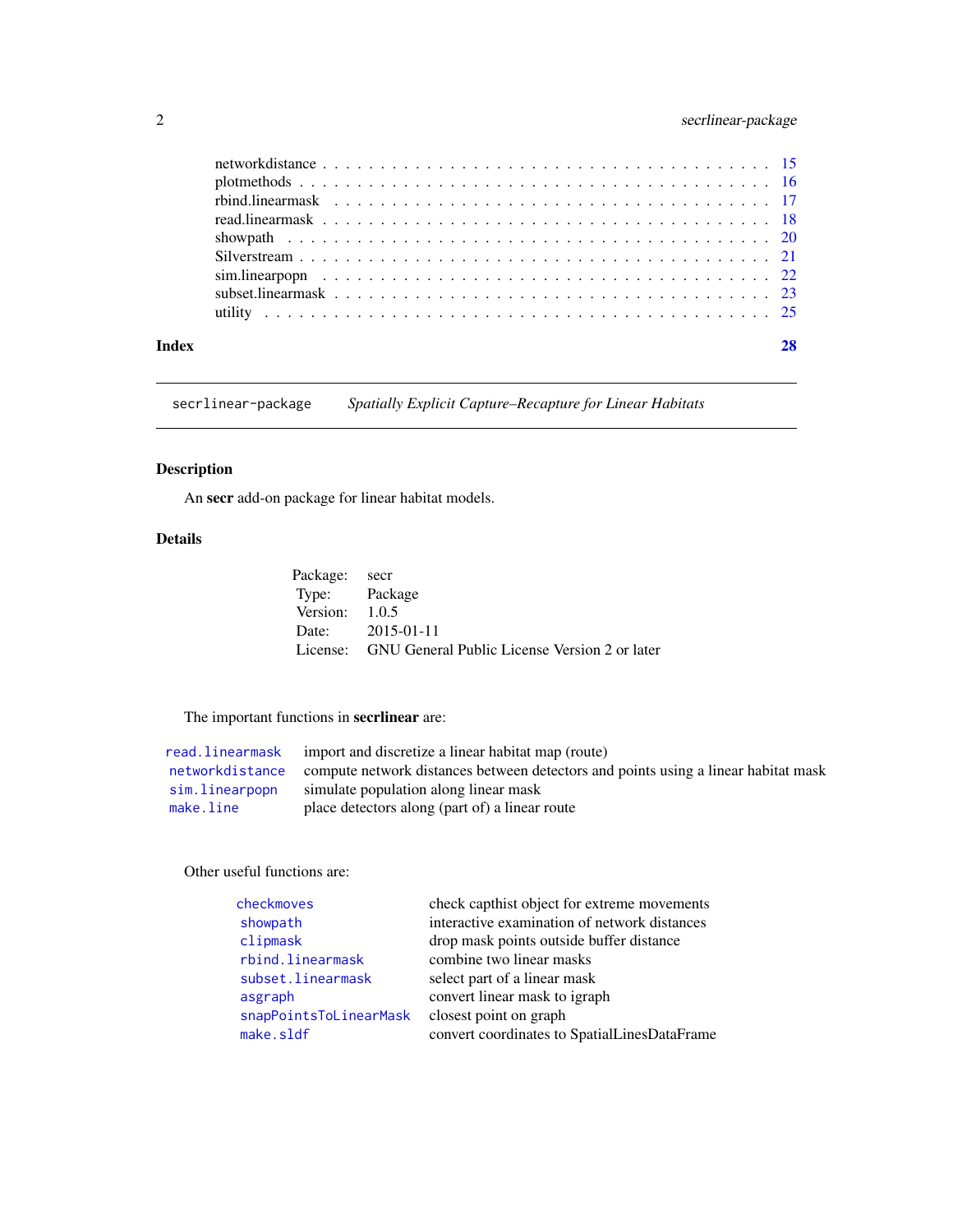<span id="page-2-0"></span>Documentation is provided in a vignette <../doc/secrlinear-vignette.pdf> and in the pdf version of the help pages <../doc/secrlinear-manual.pdf>

The package draws on the packages sp (Pebesma and Bivand 2005) and **igraph** (Csardi and Nepusz 2006).

In order to fit a linear-habitat model with the secr function secr.fit:

- 1. specify a linear mask for the 'mask' argument
- 2. specify details = list(userdist = networkdistance) so that secr.fit uses network distances rather than Euclidean distances.

An example dataset [arvicola](#page-3-1) is drawn from trapping of water voles *Arvicola amphibius* in June 1984 along the River Glyme in the U.K. – the relevant linear mask is [glymemask.](#page-9-1)

A more complex linear network [\(Silverstream\)](#page-20-1) is provided as an ESRI shapefile.

## Author(s)

Murray Efford <murray.efford@otago.ac.nz>

## References

Csardi, G. and Nepusz, T. (2006) The igraph software package for complex network research. *InterJournal, Complex Systems* 1695. <http://igraph.org>.

Pebesma, E.J. and Bivand, R. S. (2005) Classes and methods for spatial data in R. *R News* 5(2), <http://cran.r-project.org/doc/Rnews/>.

#### See Also

[addedges](#page-7-1), [asgraph](#page-24-1), [checkmoves](#page-5-1), [clipmask](#page-6-1), [deleteedges](#page-7-1), [linearmask](#page-10-1), [linearpopn](#page-12-2), [make.line](#page-12-1), [make.sldf](#page-24-1), [networkdistance](#page-14-1), [plot.linearmask](#page-15-1), [rbind.linearmask](#page-16-1) , [read.linearmask](#page-17-1), [showpath](#page-19-1), [showedges](#page-7-1), [sim.linearpopn](#page-21-1), [snapPointsToLinearMask](#page-24-1), [subset.linearmask](#page-22-1)

## Examples

## Water voles in June 1984 on the R. Glyme in Oxfordshire, UK ## capture and trap location files are exactly as for a 2-D analysis

```
olddir <- setwd(system.file("extdata", package = "secrlinear"))
on.exit(setwd(olddir))
arvicola <- read.capthist("Jun84capt.txt", "glymetrap.txt",
              \text{detector} = "multi", \text{ covariance} = "sex")
```

```
## Import map of linear habitat
## -- from text file of x-y coordinates
glymemask \le read.linearmask(file = "glymemap.txt", spacing = 4)
## -- from a previously constructed SpatialLinesDataFrame
library(maptools)
SLDF <- readShapeSpatial("glymemap")
glymemask <- read.linearmask(data = SLDF, spacing = 4)
```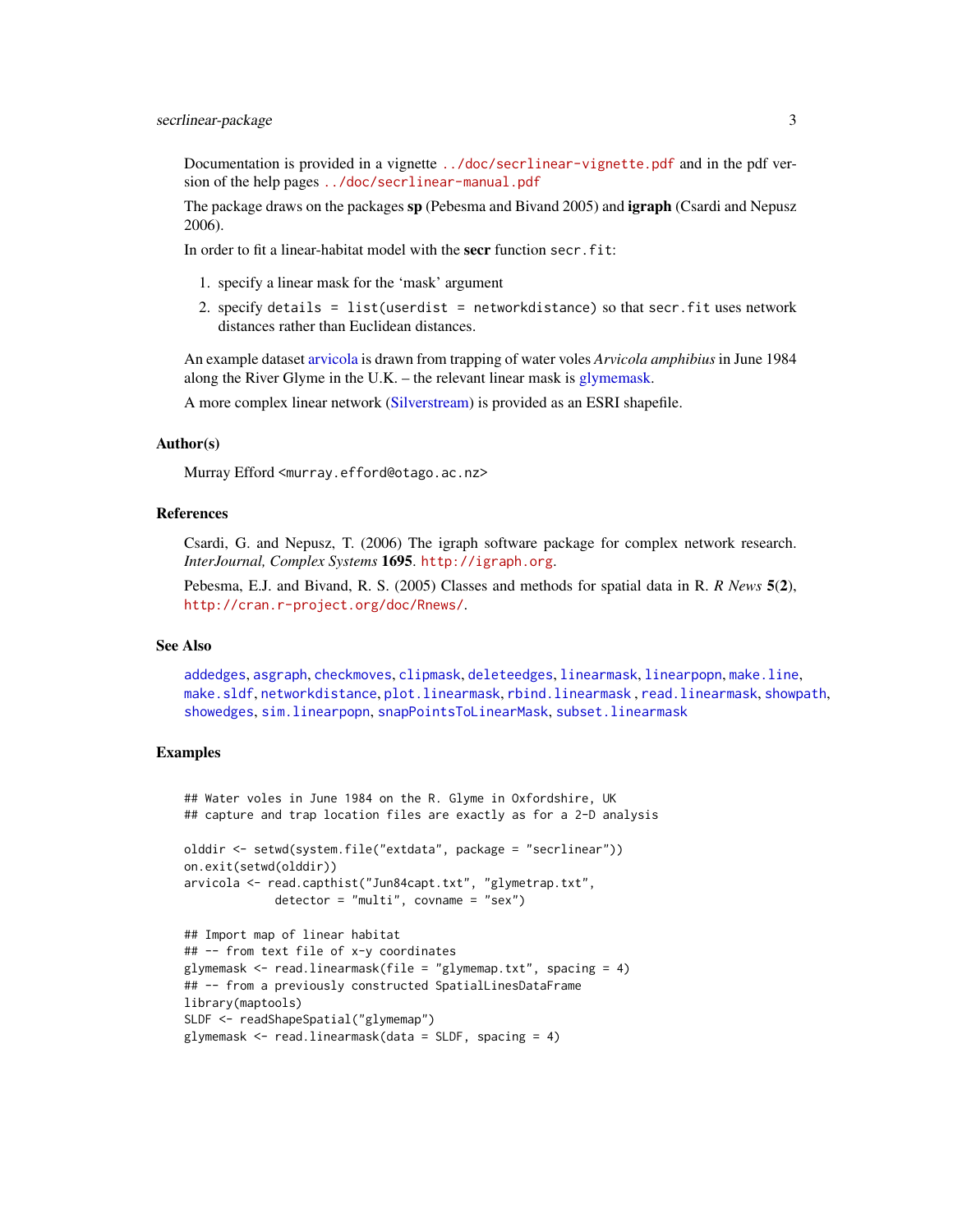```
## display the mask and capture data
plot (glymemask)
plot(arvicola, add = TRUE, tracks = TRUE)
plot(traps(arvicola), add = TRUE)
## fit model, estimate density
linearfit <- secr.fit(arvicola, mask = glymemask, trace = FALSE,
    details = list(userdist = networkdistance))
predict(linearfit)
## NOTE : the unit of density (D) is animals / km
```
#### Arvicola *Water Vole Capture Dataset*

#### <span id="page-3-1"></span>**Description**

Data from a trapping study of water voles (*Arvicola amphibius*) along a river in Oxfordshire, U.K.

#### Usage

arvicola

#### Format

secr [capthist](#page-0-0) object

## Details

Water voles were trapped monthly from May 1984 to May 1985 along 0.9 km of the River Glyme near Woodstock in Oxfordshire, U.K. (Efford 1985). Two sheet-aluminium traps were set at stations 20 m apart along one bank and checked morning and evening for 3 days. Traps were baited with slices of carrot and provisioned with bedding and additional carrot. Voles were marked with individual colour-coded ear tags. The dataset provided is from June 1984. This was early in the breeding season and most voles were overwintered adults; only 3 were young-of-the-year, and these were omitted.

Raw data files "Jun84capt.txt" and "glymetrap.txt" are provided in the 'extdata' folder of the secrlinear installation. The vignette <../doc/secrlinear-vignette.pdf> shows how to import the raw data.

The data comprise detections of 26 voles at 44 stations on 6 occasions. The two traps at each station were notionally labelled 'A' and 'B', but captures were recorded only by the station at which they occurred: captures were assigned label 'A' or 'B' effectively at random. Each trap could catch a single adult vole, but trap saturation was low (maximum 20.5% of traps caught a vole). No voles died in traps in June 1984.

Water voles in the U.K. restrict their activity to waterways and their immediate banks, except for some populations in more extensive (2-dimensional) wetlands. It is therefore natural to treat their

<span id="page-3-0"></span>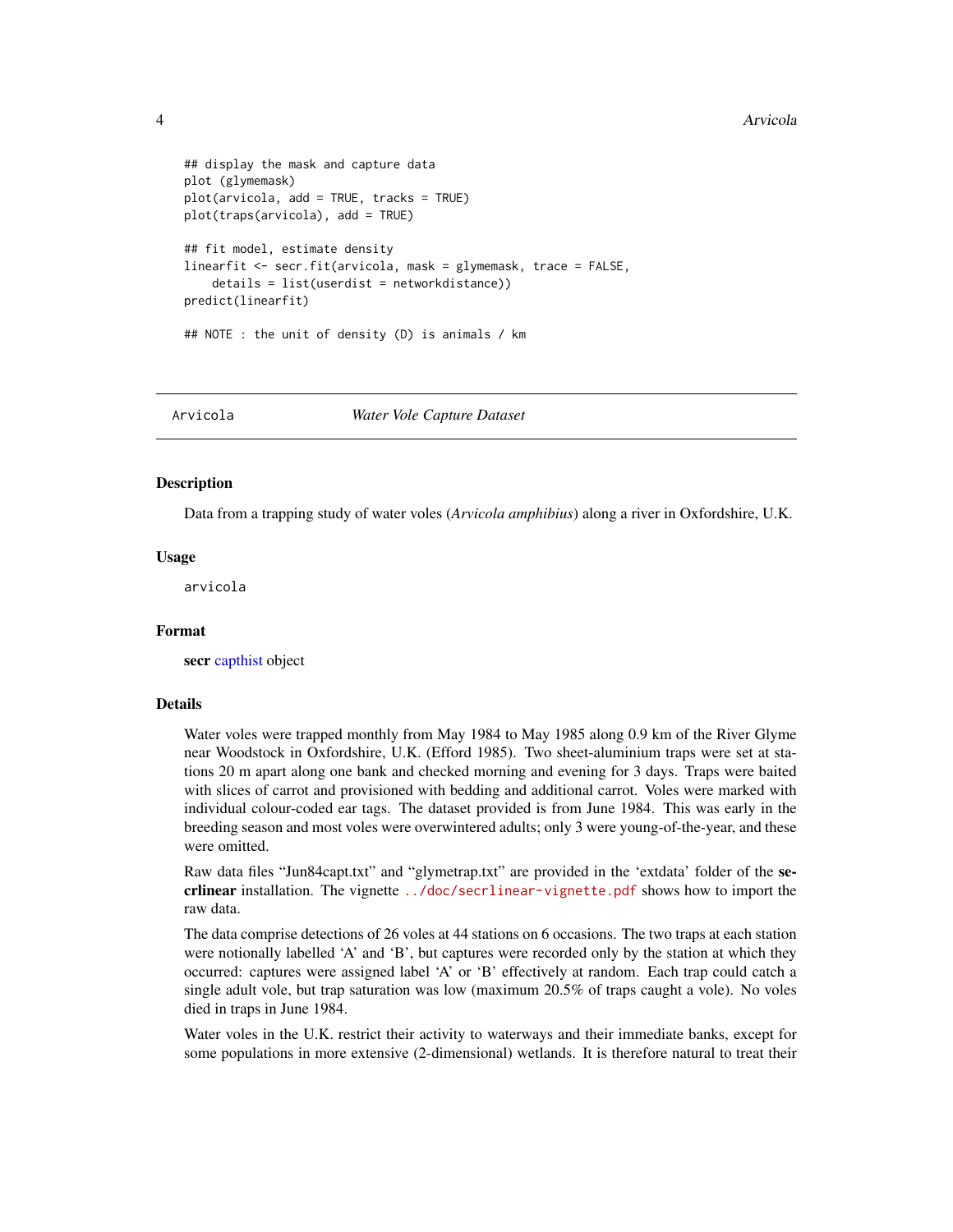#### <span id="page-4-0"></span>Arvicola 5

habitat as linear in a spatially explicit capture–recapture model of these data. A suitable linear habitat mask is provided in the accompanying dataset [glymemask.](#page-9-1)

See <../doc/secrlinear-vignette.pdf> for more analysis of this dataset.

#### Source

M. G. Efford unpublished data.

## References

Efford, M. G. (1985) *The structure and dynamics of water vole populations*. D.Phil thesis, University of Oxford.

## See Also

[glymemask](#page-9-1)

#### Examples

```
summary(arvicola)
head(traps(arvicola))
## for speed, pre-compute distance matrix
userd <- networkdistance (traps(arvicola), glymemask, glymemask)
## fit model
glymefit <- secr.fit(arvicola, mask = glymemask, trace = FALSE,
                     details = list(userdist = userd))
## estimates of 'real' parameters
predict(glymefit)
## Not run:
tmp <- secr.test(glymefit, nsim = 1000)
tmp
plot(tmp)
## More voles were caught only once than is predicted by the model.
## This is probably due to within-population variation in movement or
## capture probability.
```
## End(Not run)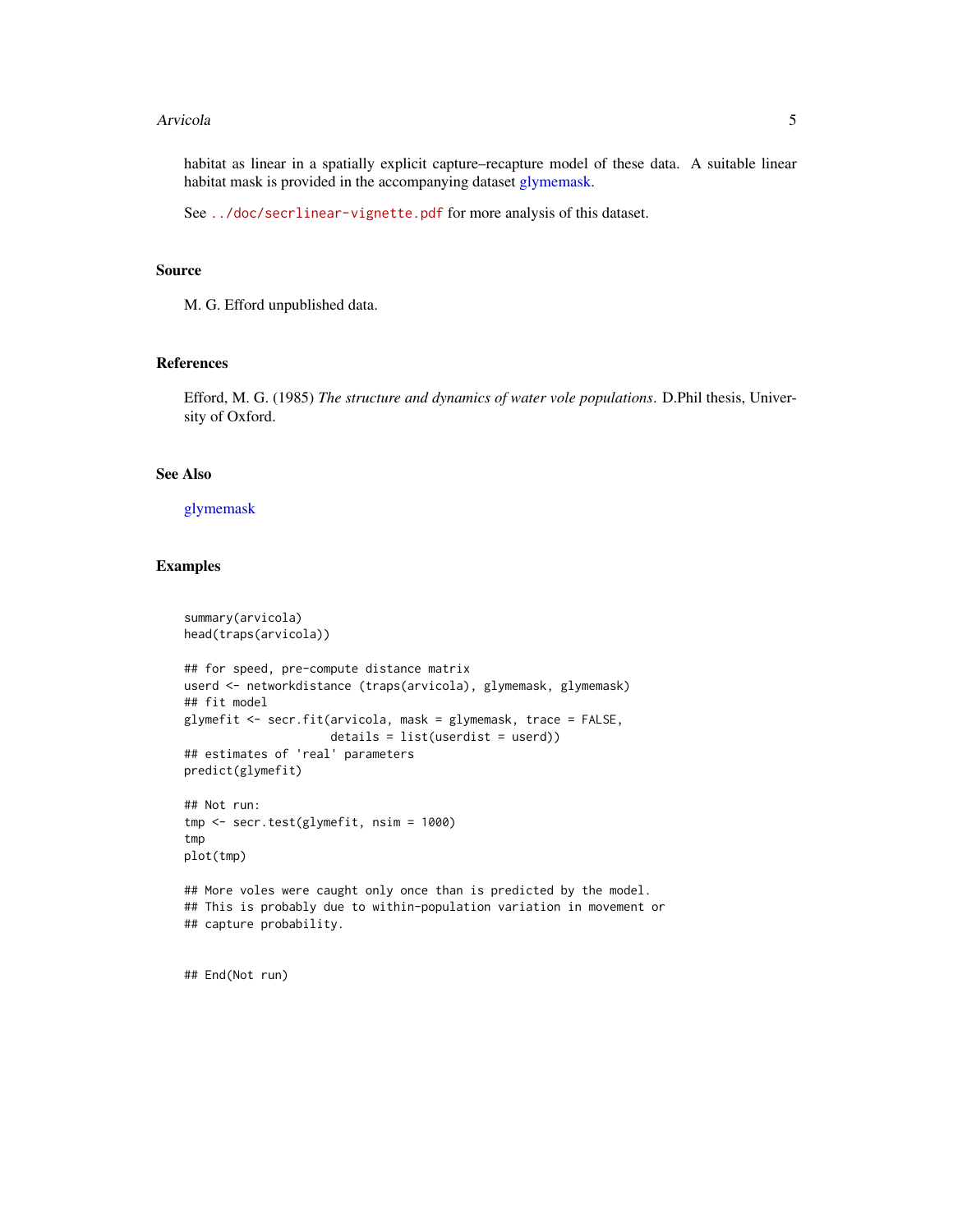<span id="page-5-1"></span><span id="page-5-0"></span>

## Description

This function reports problems indicated by extreme movements in a capthist object. At present it is configured for distances measured along a linearmask only.

## Usage

checkmoves (CH,  $accept = c(0, 1000)$ , userdist, mask, showall = TRUE, silent = FALSE)

## Arguments

| СH       | single-session secr capthist object                                                                                    |
|----------|------------------------------------------------------------------------------------------------------------------------|
| accept   | range of accepted movements in metres; may include Inf                                                                 |
| userdist | matrix of distances between all traps (CH) (optional)                                                                  |
| mask     | linearmask object (optional)                                                                                           |
| showall  | logical; if TRUE the output dataframe includes all detections of each individual<br>with at least one extreme movement |
| silent   | logical; if TRUE then console output is suppressed                                                                     |

## Details

This function works with Euclidean distances (the default if neither mask nor userdist is specified), non-Euclidean network distances implied by a linear habitat mask, or any distances presented in userdist.

Linear habitat masks are prone to breaks (missing edges in the graph representation). If an animal is 'recaptured' on both sides of a break then the network distance for that 'movement' will be infinite.

checkmoves displays the message 'All OK' if there are no out-of-range movements, and otherwise displays the number of individuals with out-of-range movements.

### Value

Invisibly returns a list with components

| badmoves | logical vector with one element for each animal (i.e. each row in CH) |
|----------|-----------------------------------------------------------------------|
| CН       | subset of the input CH containing the faulty detection histories      |
| df       | data frame detailing the faulty detections                            |

## See Also

[linearmask](#page-10-1)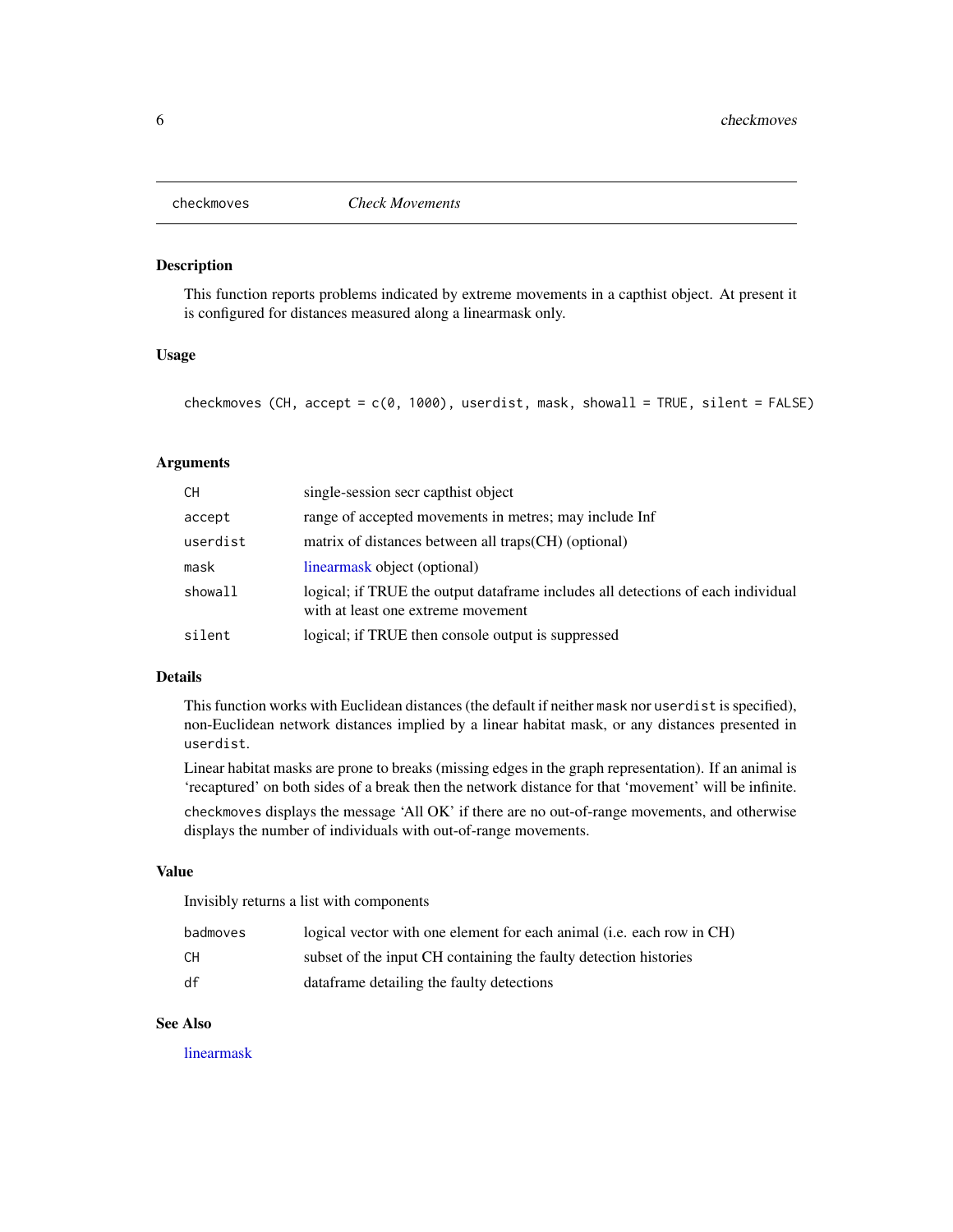#### <span id="page-6-0"></span>clipmask and the contract of the contract of the contract of the contract of the contract of the contract of the contract of the contract of the contract of the contract of the contract of the contract of the contract of t

## Examples

```
out <- checkmoves(captdata, accept = c(0,100))
out
```
## <span id="page-6-1"></span>clipmask *Drop Points Distant From Detectors*

## Description

clipmask may be used to drop superfluous points from a mask (those further than buffer from any detector).

## Usage

clipmask(mask, traps, buffer = 100, clipvert = FALSE)

## Arguments

| traps    | 'traps' object from secr                               |
|----------|--------------------------------------------------------|
| mask     | 'linearmask' object                                    |
| buffer   | network distance for retaining mask points (m)         |
| clipvert | logical; if TRUE the underlying lines are also clipped |

#### Details

None yet.

#### Value

'linearmask' object retaining only points within buffer m of any trap. By default, the 'SLDF' attribute is unchanged.

clipvert = TRUE causes the attribute "SLDF" (a SpatialLinesDataFrame) to be clipped to within spacing/2 of detectors, using functions from **rgeos** (Bivand and Rundel 2014).

## References

Bivand, R. and Rundel, C. (2014) rgeos: Interface to Geometry Engine - Open Source (GEOS). R package version 0.3-4. <http://CRAN.R-project.org/package=rgeos>

## See Also

[make.line](#page-12-1)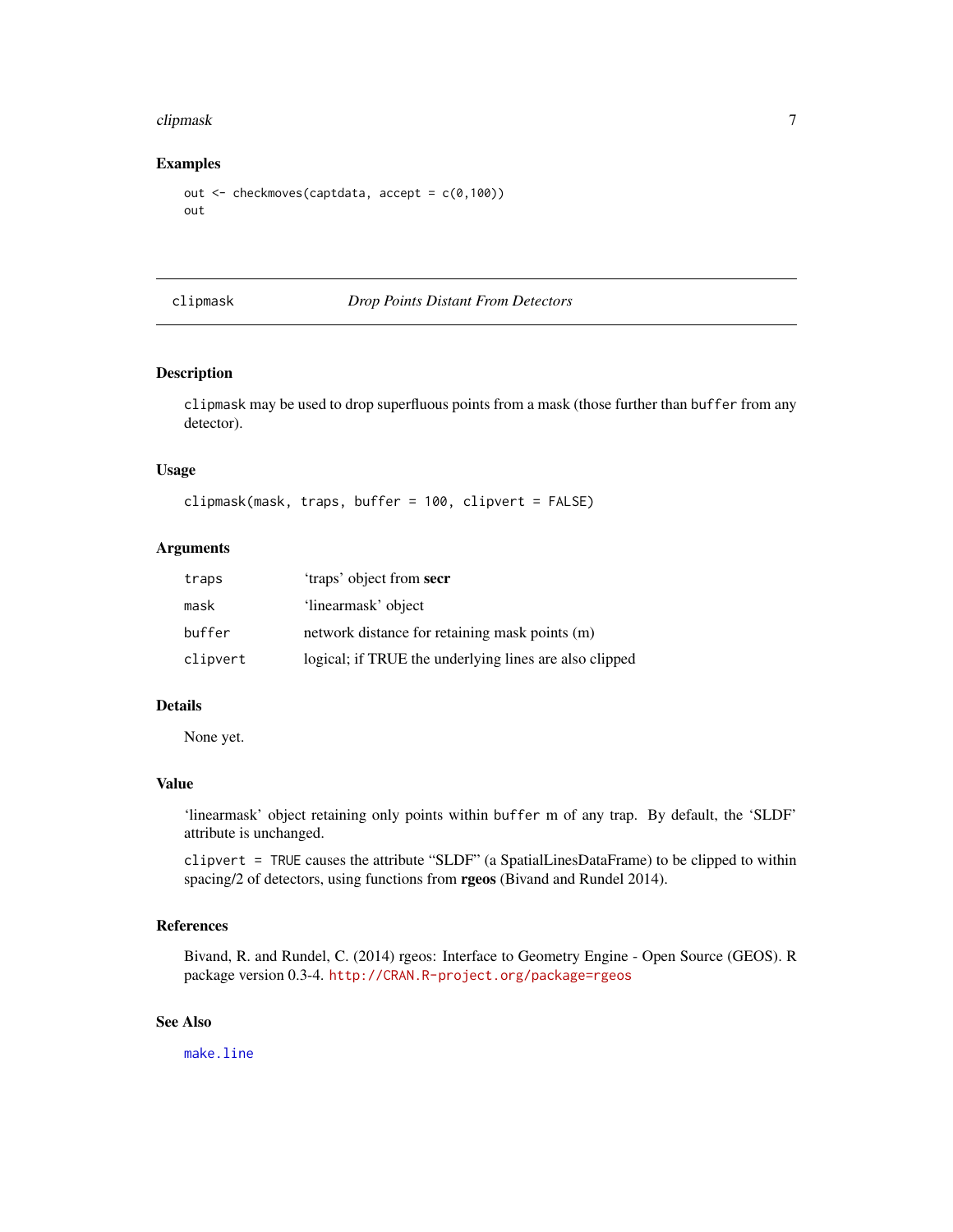## Examples

```
x \leq -\text{seq}(0, 4*pi, length = 200)xy \le - data.frame(x = x*100, y = sin(x)*300)
mask <- read.linearmask(data = xy, spacing = 20)
## clipmask
trps \le make.line(mask, n = 15, startbuffer = 1000, by = 30)
newmask <- clipmask(mask, trps, buffer = 200)
plot(newmask)
plot(trps, add = TRUE)
if (require('rgeos')) {
  newmask <- clipmask(mask, trps, buffer = 200, clipvert = TRUE)
  plot(newmask)
  plot(trps, add = TRUE)
}
```
<span id="page-7-2"></span>edges *Interactive Edge Edit*

## <span id="page-7-1"></span>**Description**

A 'skip' is defined here as a graph edge between two input lines. Many skips are legitimate, but some 'shortcut' skips are artefacts of the simple algorithm used by [asgraph](#page-24-1) to construct the graph topology. These are better removed. These functions allow skips in a [linearmask](#page-10-1) to be visualised and edited.

addedges may be used to bridge artefactual gaps in a network, or to correct editing mistakes. The edge weight of a new edge is its Euclidean length.

## Usage

```
showedges(mask, plt = TRUE, add = FALSE, type = c('all', 'noskips', 'skips'),
                        lengths = c(\emptyset, \text{Inf}), \ldots)replot(maxk, xlim = NULL, ylim = NULL, ...)addedeges(mask, replot = TRUE, ...)deleteedges(mask, replot = TRUE, ...)
cleanskips(mask)
```
<span id="page-7-0"></span>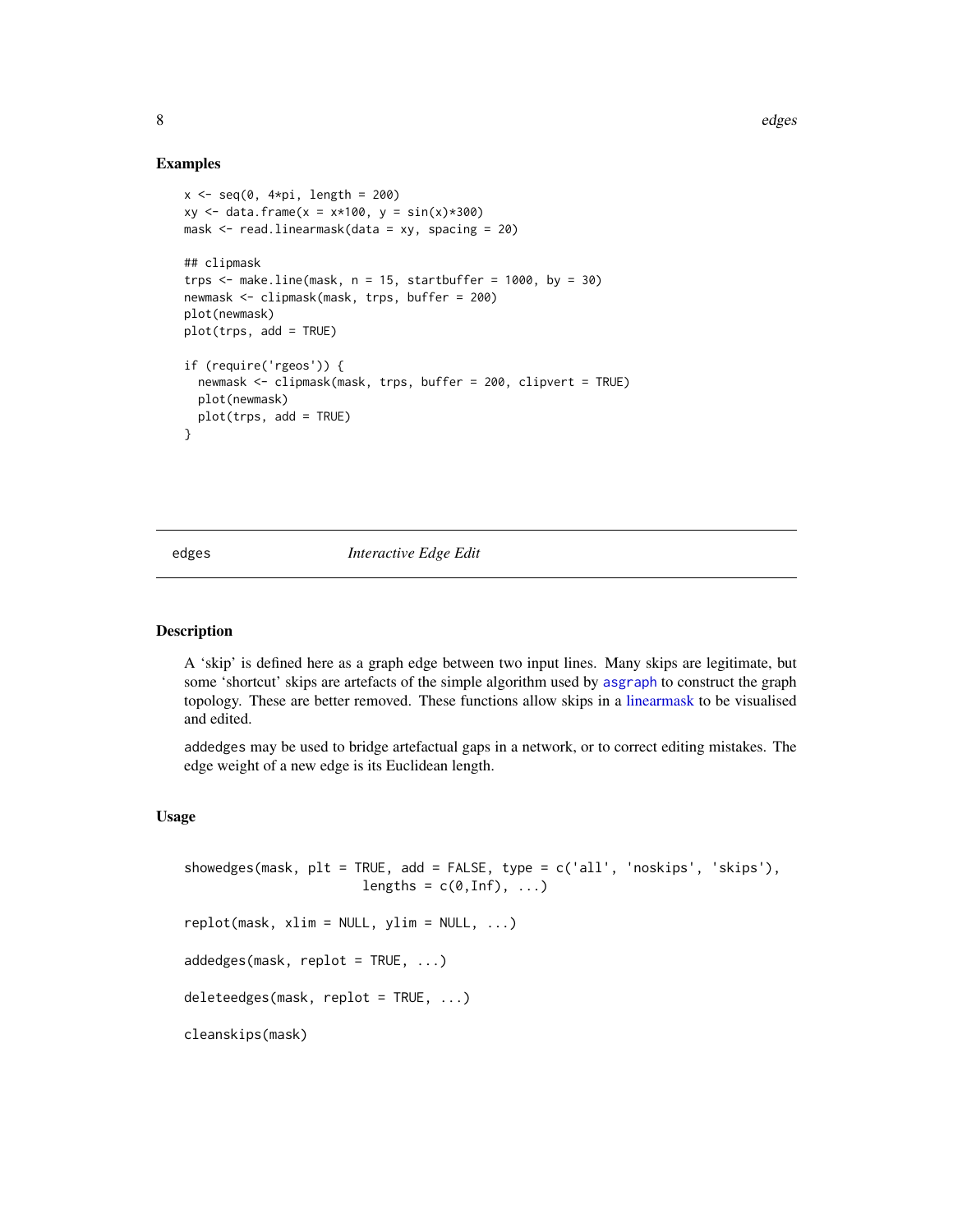#### <span id="page-8-0"></span>edges to the control of the control of the control of the control of the control of the control of the control of the control of the control of the control of the control of the control of the control of the control of the

## Arguments

| mask    | linearmask object with 'graph' attribute                     |
|---------|--------------------------------------------------------------|
| lengths | numeric vector of minimum and maximum edge length (weight)   |
| plt     | logical; if TRUE the edges are plotted                       |
| add     | logical; if TRUE the edges will be added to an existing plot |
| type    | character value for subset of edges to show                  |
| xlim    | vector of min and max x-values for new plot                  |
| ylim    | vector of min and max y-values for new plot                  |
| replot  | logical; if TRUE the plot will be re-done using replot       |
|         | other arguments (see details)                                |

## Details

showedges is a general-purpose function for displaying or extracting edge information from the graph attribute of a linear mask.

cleanskips removes any between-line 'skips' that are longer than the shortest 'skip'.

Other functions here are used to manually edit a mask graph.

replot is used to zoom in on part of a linear mask (often to inspect 'skips').

The dots argument . . . is passed by replot to plot.linearmask and by addedges and deleteedges to showedges (if replot = TRUE).

#### Value

showedges returns a dataframe with one row for each edge, and columns –

| start          | index of start vertex                             |
|----------------|---------------------------------------------------|
| finish         | index of finish vertex                            |
| line1          | line number of start                              |
| line2          | line number of finish                             |
| x1             | geographic coordinates of start                   |
| y1             | geographic coordinates of start                   |
| x <sub>2</sub> | geographic coordinates of finish                  |
| y2             | geographic coordinates of finish                  |
| weight         | "weight" attribute of edge (its length in metres) |
|                |                                                   |

The dataframe is returned invisibly if plt = TRUE.

cleanskips returns a linearmask object.

replot returns NULL.

addedges and deleteedges invisibly returns a linear mask object with updated graph attribute.

## See Also

[linearmask,](#page-10-1) [getLineID](#page-24-1)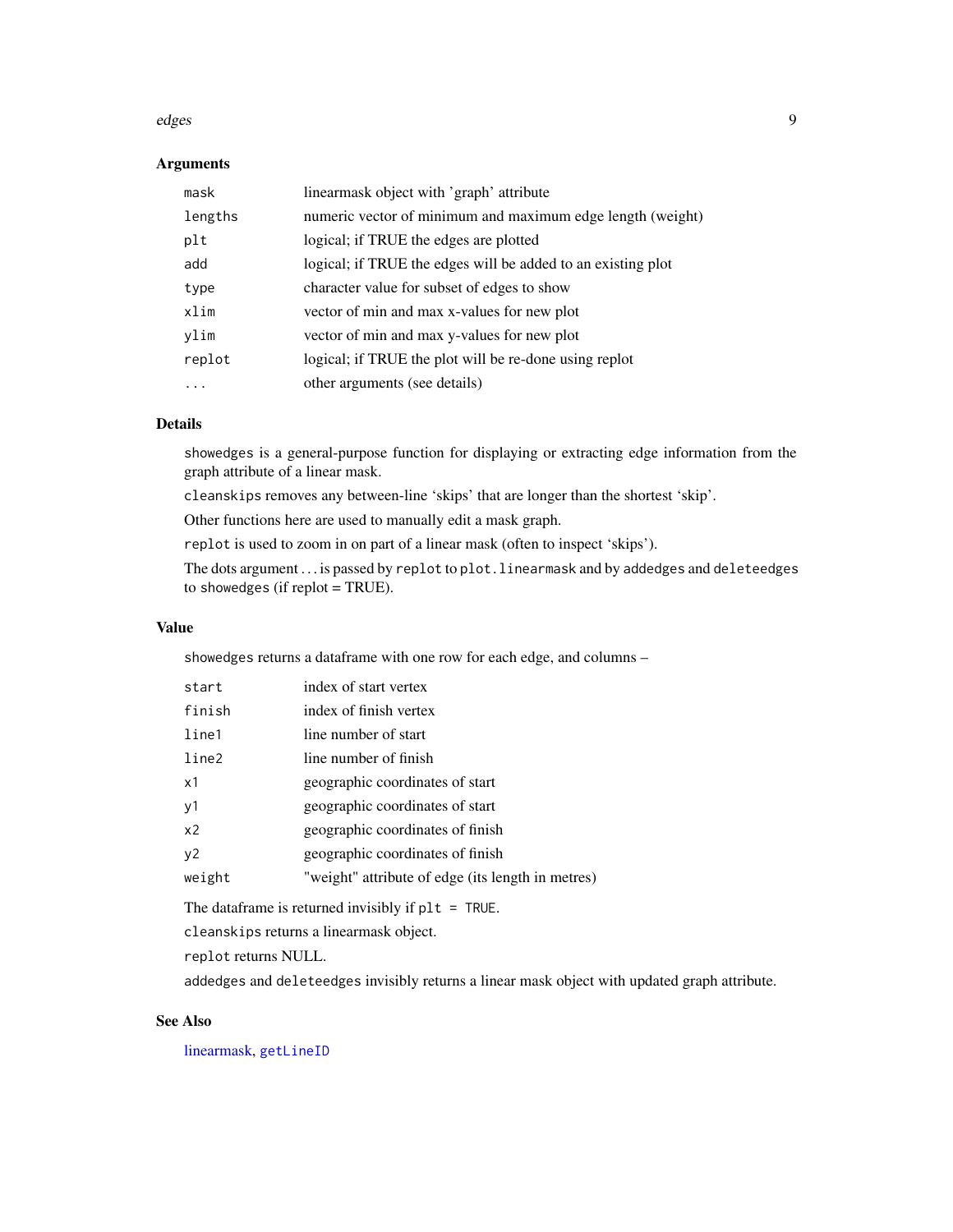## Examples

## Not run:

```
setwd(system.file("extdata", package = "secrlinear"))
tempmask <- read.linearmask(file = "silverstream.shp", spacing = 50)
## show all edges
plot(tempmask, linecol = 'white')
tmp <- showedges(tempmask, add = TRUE)
## select a rectangular area to zoom in
replot(tempmask)
## click on the vertices of one or more edges to delete or add
tempmask <- deleteedges(tempmask)
tempmask <- addedges(tempmask)
## End(Not run)
```
<span id="page-9-1"></span>glymemask *Linear Mask for Water Vole Dataset*

## Description

Habitat geometry for a trapping study of water voles (*Arvicola amphibius*) along a river in Oxfordshire, U.K., used in conjunction with the capture dataset [arvicola.](#page-3-1)

## Usage

glymemask

## Format

A linearmask object (see [read.linearmask](#page-17-1))

## Details

Water voles were trapped monthly from May 1984 to May 1985 along 0.9 km of the River Glyme in Oxfordshire, U.K. (Efford 1985).

The raw data are provided both as a text file and as a shapefile in the 'extdata' folder of the secrlin-ear installation. The vignette <../doc/secrlinear-vignette.pdf> shows how to import the data, which are also provided here as an **secr** object.

#### Source

M. G. Efford unpublished data.

<span id="page-9-0"></span>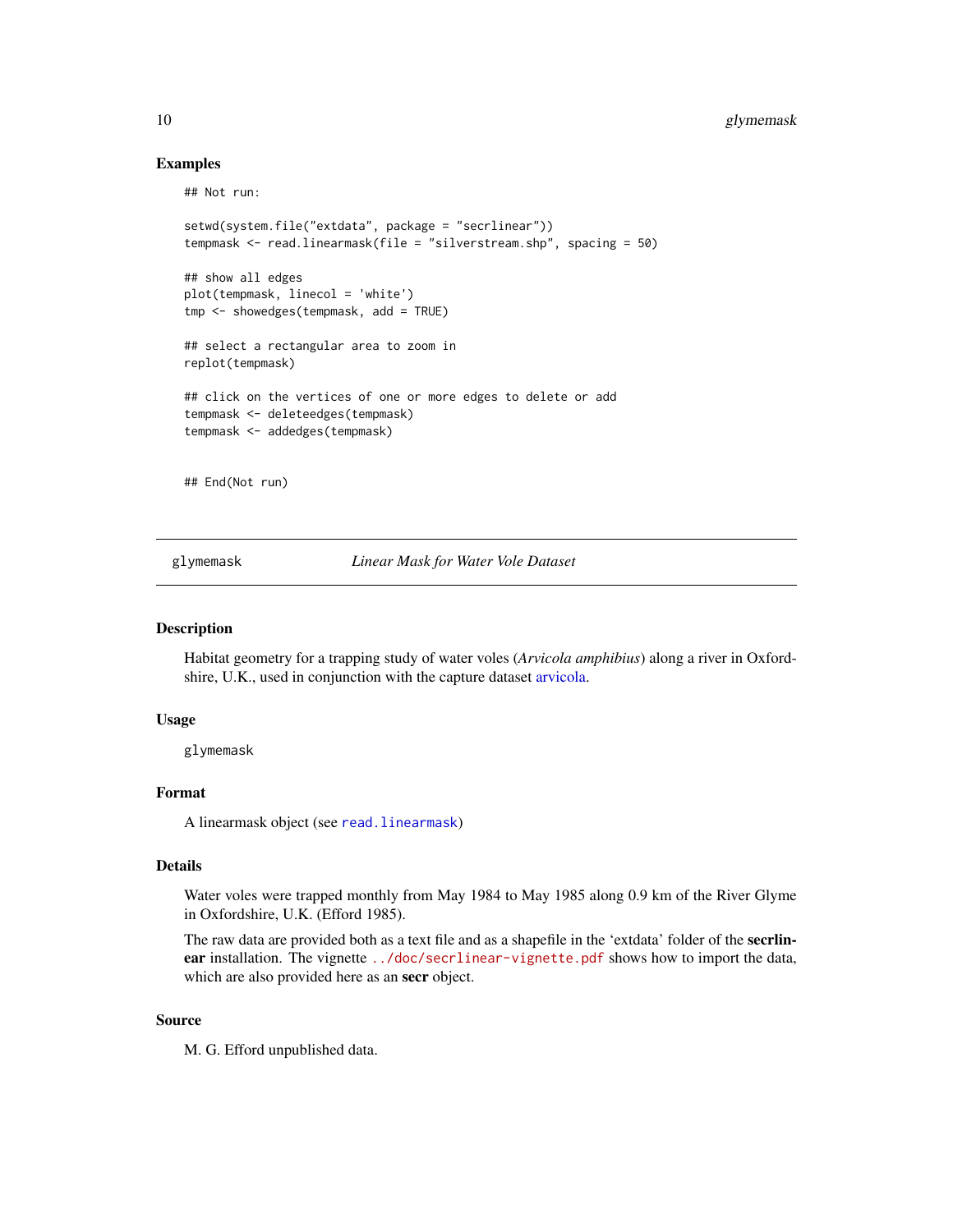#### <span id="page-10-0"></span>linearmask.object 11

#### References

Efford, M. G. (1985) *The structure and dynamics of water vole populations*. D.Phil thesis, University of Oxford.

#### See Also

## [arvicola](#page-3-1)

## Examples

```
plot(glymemask)
summary(glymemask)
```

```
## add a covariate, the distance downstream from the first mask point
downstrm <- networkdistance(glymemask, glymemask[1,], glymemask)[,1]
covariates(glymemask)<- data.frame(downstream = downstrm)
```
linearmask.object *Description of Linear Mask Objects*

#### <span id="page-10-1"></span>**Description**

An object of class linearmask maps linear habitat, such as a river, in a way that is useful for spatially explicit capture–recapture analysis. The object contains two representations of the linear habitat: as features in a SpatialLinesDataFrame, and discretized as a set of equally spaced points, as in a mask object from secr.

Usually the object was created in a call to [read.linearmask](#page-17-1), which performs the discretization given linear input data and a chosen spacing.

A linearmask object does not explicitly include topological information i.e. the branching pattern of river networks. Instead, a network is constructed on-the-fly in [asgraph](#page-24-1) by joining adjacent mask points (those within a certain small Euclidean distance). This results in 'shortcut' edges where lines approach at an acute angle (see the Examples for a demonstration).

A more complete, but also more cumbersome, solution for river networks might be to adapt the SpatialStreamNetwork object class of the SSN package (ver Hoef et al. 2014). Data input for SSN requires pre-processing in the proprietary software ArcGIS.

#### Value

The object itself is a dataframe of coordinates for the points comprising the mask, as for a 2 dimensional habitat mask [\(mask\)](#page-0-0).

Additional information is stored as attributes (these usually remain hidden, but are essential except for 'graph'):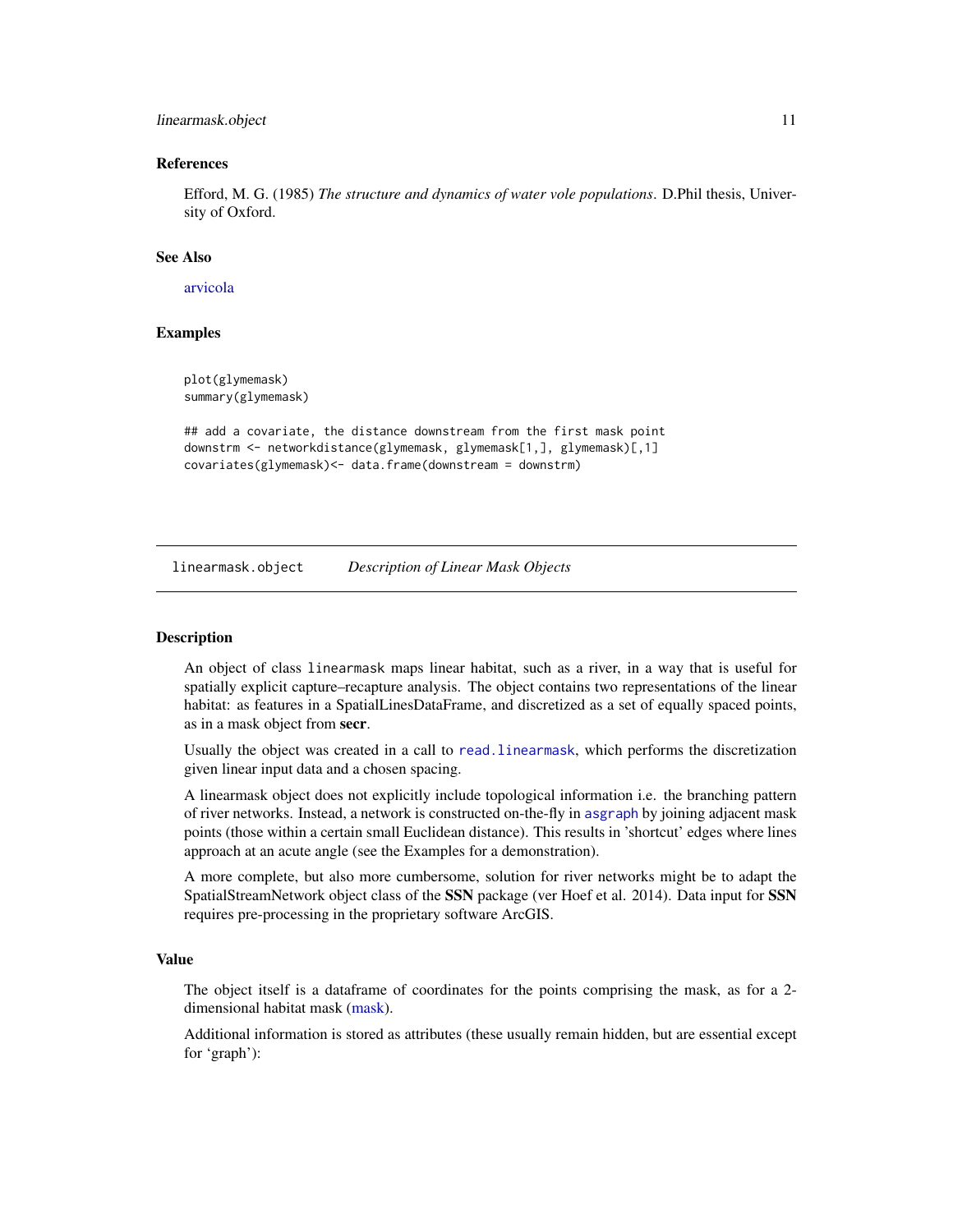<span id="page-11-0"></span>

| $\sim$ | linearmask.object |
|--------|-------------------|
|--------|-------------------|

| spacingfactor | The spacing factor determines which points in a linear mask are joined to form a<br>linear network, as happens automatically when computing distances with networkdistance.<br>Points are joined when their Euclidean separation is less than spacingfactor x<br>spacing. The default value is 1.1. |
|---------------|-----------------------------------------------------------------------------------------------------------------------------------------------------------------------------------------------------------------------------------------------------------------------------------------------------|
| <b>SLDF</b>   | The SLDF attribute is a SpatialLinesDataFrame (defined in sp) that provides the<br>underlying description of the linear habitat.                                                                                                                                                                    |
| graph         | <b>igraph</b> network. Optionally computed by read. Linearmask and saved as at-<br>tribute, or computed on the fly by networkdistance                                                                                                                                                               |
|               |                                                                                                                                                                                                                                                                                                     |
| covariates    | A required dataframe of covariate values, including at least the column 'LineID'                                                                                                                                                                                                                    |
|               | Other attributes are common to masks and linearmasks:                                                                                                                                                                                                                                               |
| spacing       | In this context, the length of habitat in metres that is associated with each mask<br>point (segment length).                                                                                                                                                                                       |
| meanSD        | A matrix with mean and standard deviation of coordinates.                                                                                                                                                                                                                                           |
| boundingbox   | In this context, a dataframe giving the coordinate ranges spanned by the SLDF.<br>Differs from 2-D mask in not being 'buffered' by spacing/2.                                                                                                                                                       |

Further attributes of 2-dimensional masks (area, polygon etc.) are not relevant but may be present. The object has class c("linearmask", "mask", "data.frame") or c("list", "linearmask", "mask", "data.frame") for a multi-session linear mask.

#### References

Ver Hoef, J. M., Peterson, E. E., Clifford, D. and Shah, R. (2014) SSN : an R package for spatial statistical modeling on stream networks. *Journal of Statistical Software* 56(3), 1–45.

## See Also

[read.linearmask](#page-17-1), [mask](#page-0-0), [showpath](#page-19-1), [networkdistance](#page-14-1)

## Examples

```
## make a complex linear mask
x \leq -\text{seq}(0, 4 \times pi, \text{length} = 200)xy \le - data.frame(x = x*100, y = sin(x)*300)
xyz \leq data. frame(x = x*100, y = cos(x)*300)
test \le read.linearmask(data = xy, spacing = 10)
test2 <- read.linearmask(data = xyz, spacing = 10)
test3 <- rbind(test, test2)
## visualize the igraph network used by networkdistance()
tmp <- asgraph(test3)
if(require('igraph')) {
  i2 <- get.edges(tmp,1:ecount(tmp))
  plot(test3, linecol = 'white', col = 'grey')
```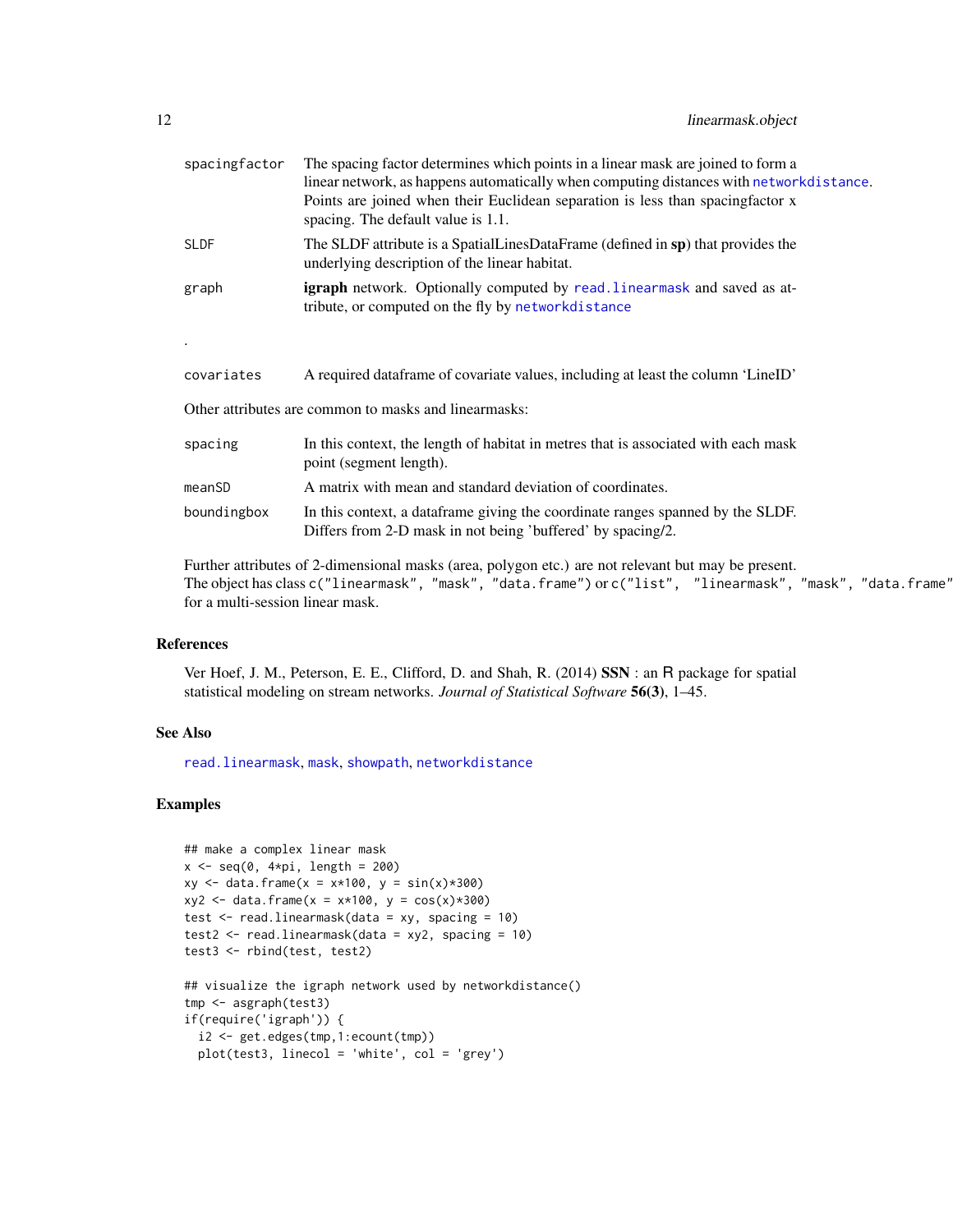```
segments(test3[i2[,1],1], test3[i2[,1],2], test3[i2[,2],1],
     test3[i2[,2],2], lwd=2, col='blue')
}
```
linearpopn.object *Description of Linear Population Objects*

## <span id="page-12-2"></span>Description

An object of class [linearpopn](#page-12-2), usually created in a call to [sim.linearpopn](#page-21-1) and used as input to [sim.capthist](#page-0-0).

## Value

The object itself is a dataframe of coordinates for points along the mask, as for a 2-dimensional population [\(popn\)](#page-0-0).

The attribute model2D is always "linear".

The object has class c("linearpopn", "popn", "data.frame").

## See Also

[plot.linearpopn](#page-15-1), [popn](#page-0-0).

## Examples

```
glymepop <- sim.linearpopn(glymemask, 30)
plot(glymepop, jitter=1)
CH \le sim.capthist(traps(arvicola), glymepop, detectpar = list(g0 = 0.4,
    sigma = 40), noccasions = 6, userdist = networkdistance)
plot(glymemask)
plot(CH, add = TRUE, tracks = TRUE)
```
<span id="page-12-1"></span>make.line *Linear Detector Array*

## Description

Build secr 'traps' object, positioning detectors along a predefined set of lines. make.line is in the same family as secr functions [make.grid](#page-0-0) etc.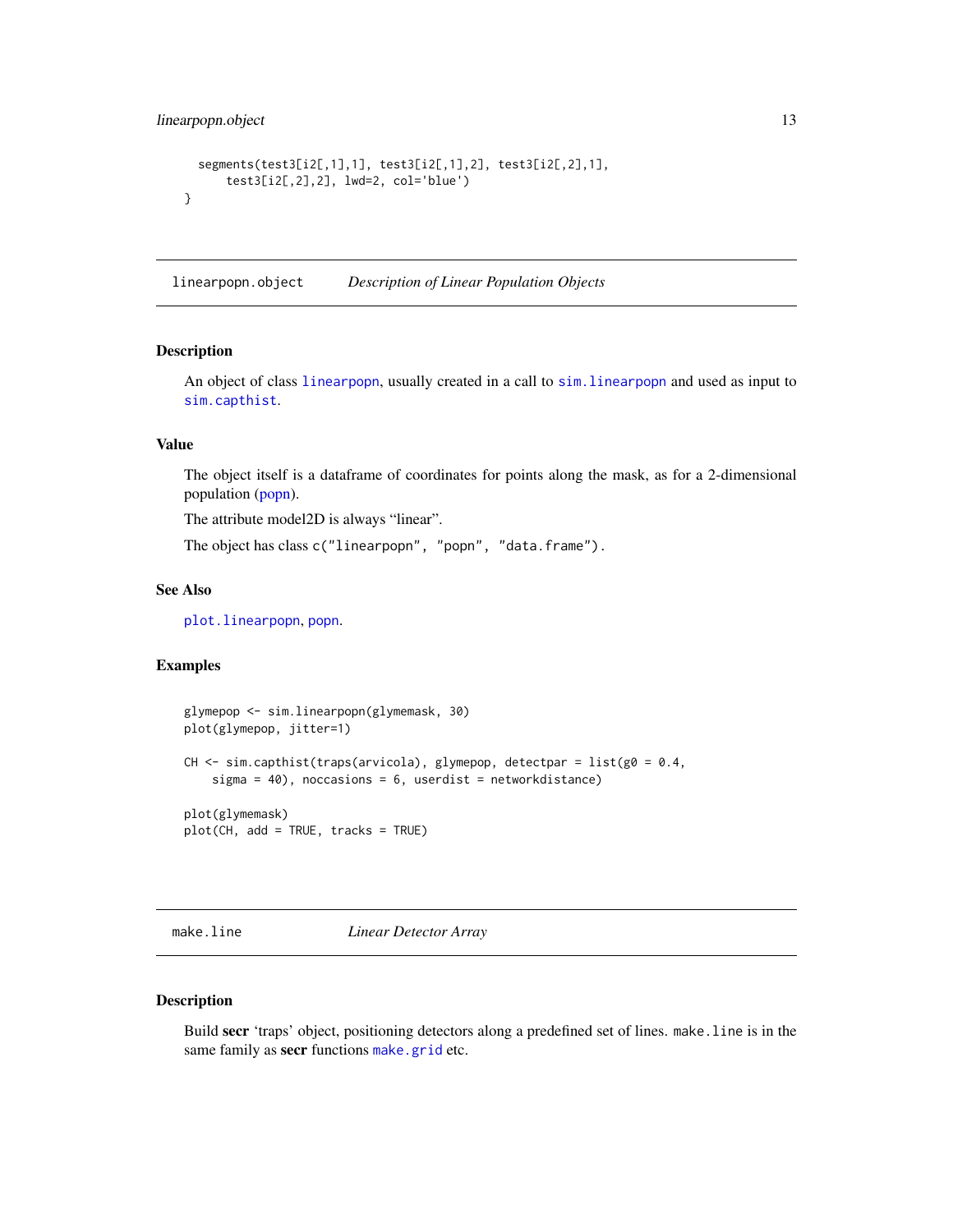## <span id="page-13-0"></span>Usage

```
make.line(SLDF, n = 10, startbuffer = 0, by = 20, endbuffer = 0, cluster
= NULL,
type = c("fixedstart", "randomstart", "centred"), detector = "multi")
```
## Arguments

| <b>SLDF</b> | linearmask object or SpatialLinesDataFrame from sp              |
|-------------|-----------------------------------------------------------------|
| n           | maximum number of detectors (or clusters of detectors) per line |
| startbuffer | distance of first detector from start of line(s)                |
| endbuffer   | minimum distance of last detector from end of line(s)           |
| by          | spacing between detectors (or clusters of detectors) (m)        |
| cluster     | numeric vector of within-cluster positions (m from start)       |
| type        | character                                                       |
| detector    | character value for detector type - "single", "multi" etc.      |

## Details

Detectors are placed independently on each line.

## Value

An object of class traps comprising a data frame of x- and y-coordinates, the detector type ("single", "multi", or "proximity" etc.), and possibly other attributes. The SpatialLinesDataFrame is retained as attribute 'SLDF'.

## See Also

[make.traps](#page-0-0)

## Examples

```
x \leftarrow \text{seq}(0, 4 \times \text{pi}, \text{ length} = 200)xy \leq - data.frame(x = x*100, y = sin(x)*300)
mask <- read.linearmask(data = xy, spacing = 20)
trps \le make.line(mask, n = 15, startbuffer = 1000, by = 50)
plot(mask)
plot(trps, add = TRUE)
```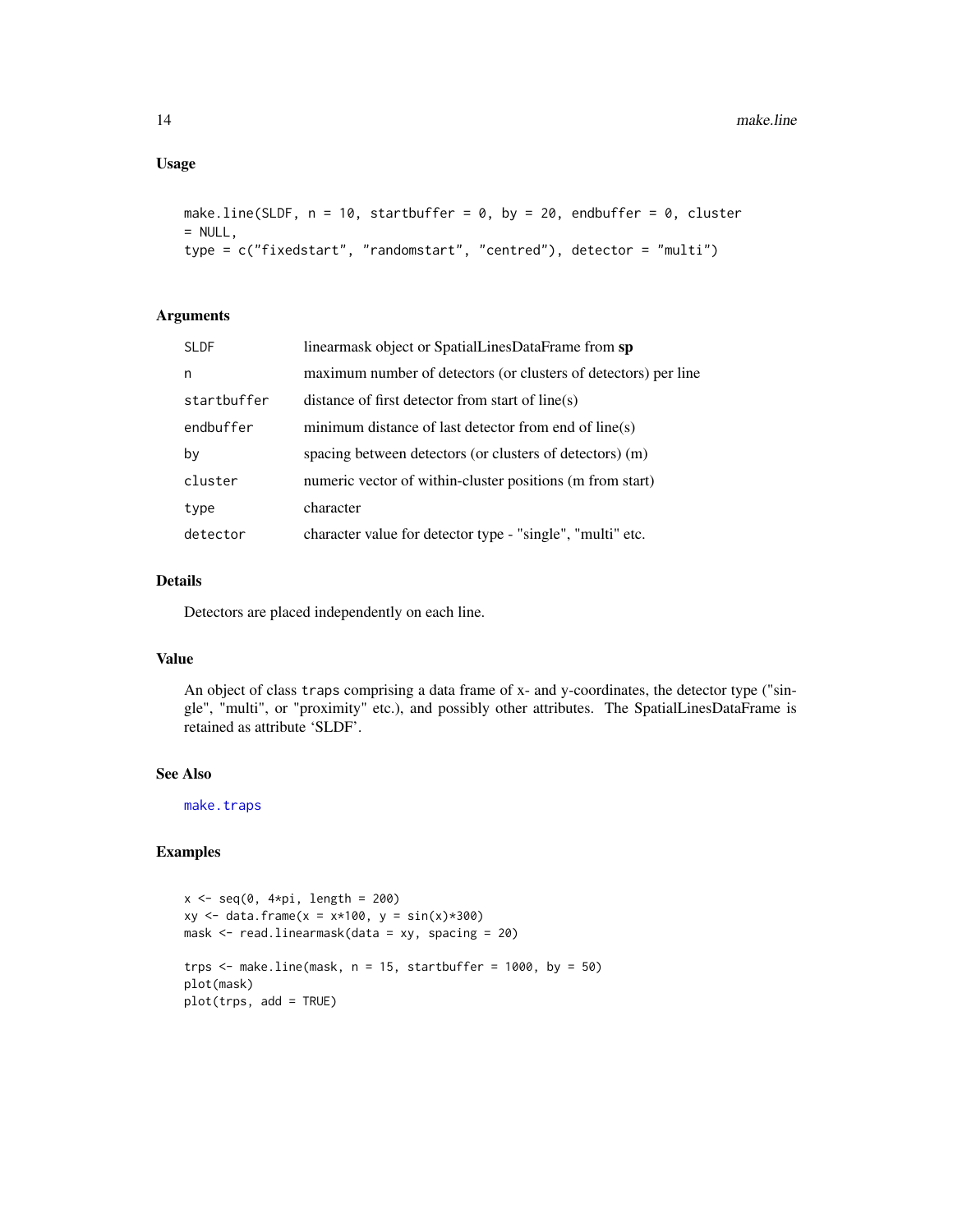<span id="page-14-1"></span><span id="page-14-0"></span>networkdistance *Network Distances*

#### **Description**

Simple network computation of distance between points along linear landscape features (e.g. rivers).

## Usage

networkdistance(xy1, xy2, geometry)

#### Arguments

| xy1      | 2-column matrix or dataframe |
|----------|------------------------------|
| xy2      | 2-column matrix or dataframe |
| geometry | 'linearmask' object          |

#### Details

networkdistance computes the distance in metres between the points in xy1 and the points in xy2. The geometry is a linearmask; if it is missing then it takes the value of xy2, which then of course must be a full linearmask. A network is taken from the 'graph' attribute of geometry or (if necessary) constructed from the linearmask 'on the fly', joining any points closer than (spacingfactor x spacing(geometry)). Points in xy1 and xy2 are first snapped to the nearest point in geometry. The computed distance is the sum of the graph's edge weights along the shortest path joining two points.

The commonest use of networkdistance is to calculate distances between detectors (traps) and points on a linear mask. In this case it is sufficient to provide two arguments only, as xy2 serves as both destination and geometry.

networkdistance meets the requirements for a user-defined distance function (userdist) in secr. No parameter is estimated.

Use [showpath](#page-19-1) to check network distances interactively.

#### Value

networkdistance –

given  $k$  detectors and  $m$  mask points, a  $k \times m$  matrix of distances.

If called with no arguments networkdistance returns a zero-length character vector.

## See Also

[read.linearmask](#page-17-1), [showpath](#page-19-1), [asgraph](#page-24-1)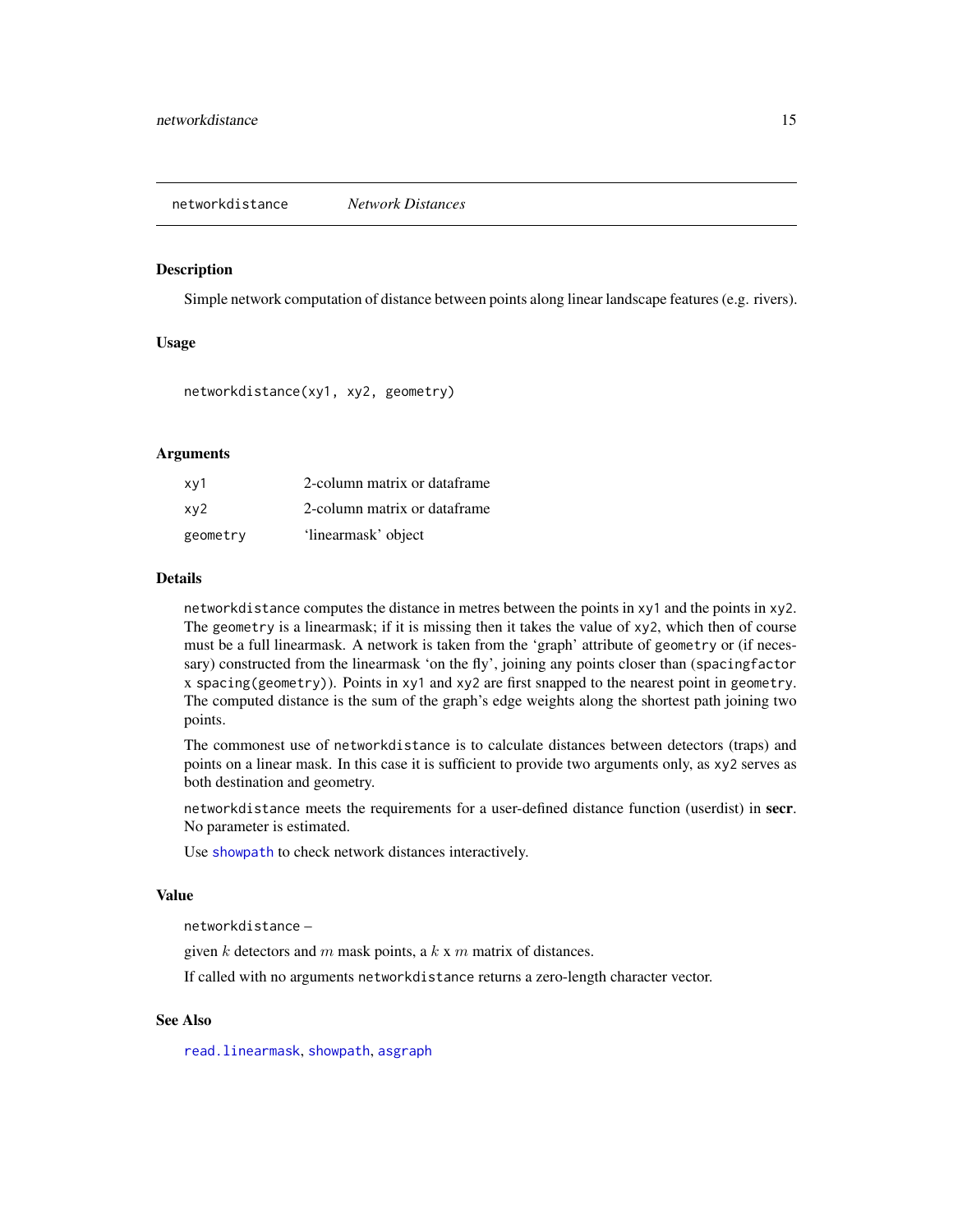## Examples

```
x \leftarrow \text{seq}(0, 4 \times pi, \text{ length} = 200)xy \leq - data.frame(x = x*100, y = sin(x)*300)
mask <- read.linearmask(data = xy, spacing = 20)
trps \leq make.line(mask, n = 15, startbuffer = 1000, by = 30)
## networkdistance; geometry in 'mask'
d <- networkdistance (trps, mask, mask)
dim(d)
head(d)
```
plotmethods *Plot Methods for linearmask and linearpopn objects*

## <span id="page-15-1"></span>Description

Custom plotting.

## Usage

```
## S3 method for class 'linearpopn'
plot(x, ..., jitter = 0, plotline = TRUE)## S3 method for class 'linearmask'
plot(x, ..., linecol = 'black', label = FALSE,laborfset = c(spacing(x), 0)
```
## Arguments

| $\boldsymbol{\mathsf{x}}$ | linearpopn object from sim. linearpopn, or a linearmask object from read. linearmask                                                                                                                                                                 |
|---------------------------|------------------------------------------------------------------------------------------------------------------------------------------------------------------------------------------------------------------------------------------------------|
| $\cdots$                  | For plot. linear popn: other arguments passed to plot. popn(may include add = $TRUE$ ).<br>For plot. linearmask: other arguments passed to plot. mask (e.g., col, cex,<br>add), to legend (pt.cex) or to the plot method for SpatialLines (lwd, lty) |
| jitter                    | numeric value for jittering                                                                                                                                                                                                                          |
| plotline                  | logical; if TRUE the mask line is overplotted in grey                                                                                                                                                                                                |
| linecol                   | line colour for linear habitat (see Color Specification in par)                                                                                                                                                                                      |
| label                     | logical; if TRUE each vertex is numbered                                                                                                                                                                                                             |
| laboffset                 | offset of label from point (metres)                                                                                                                                                                                                                  |

<span id="page-15-0"></span>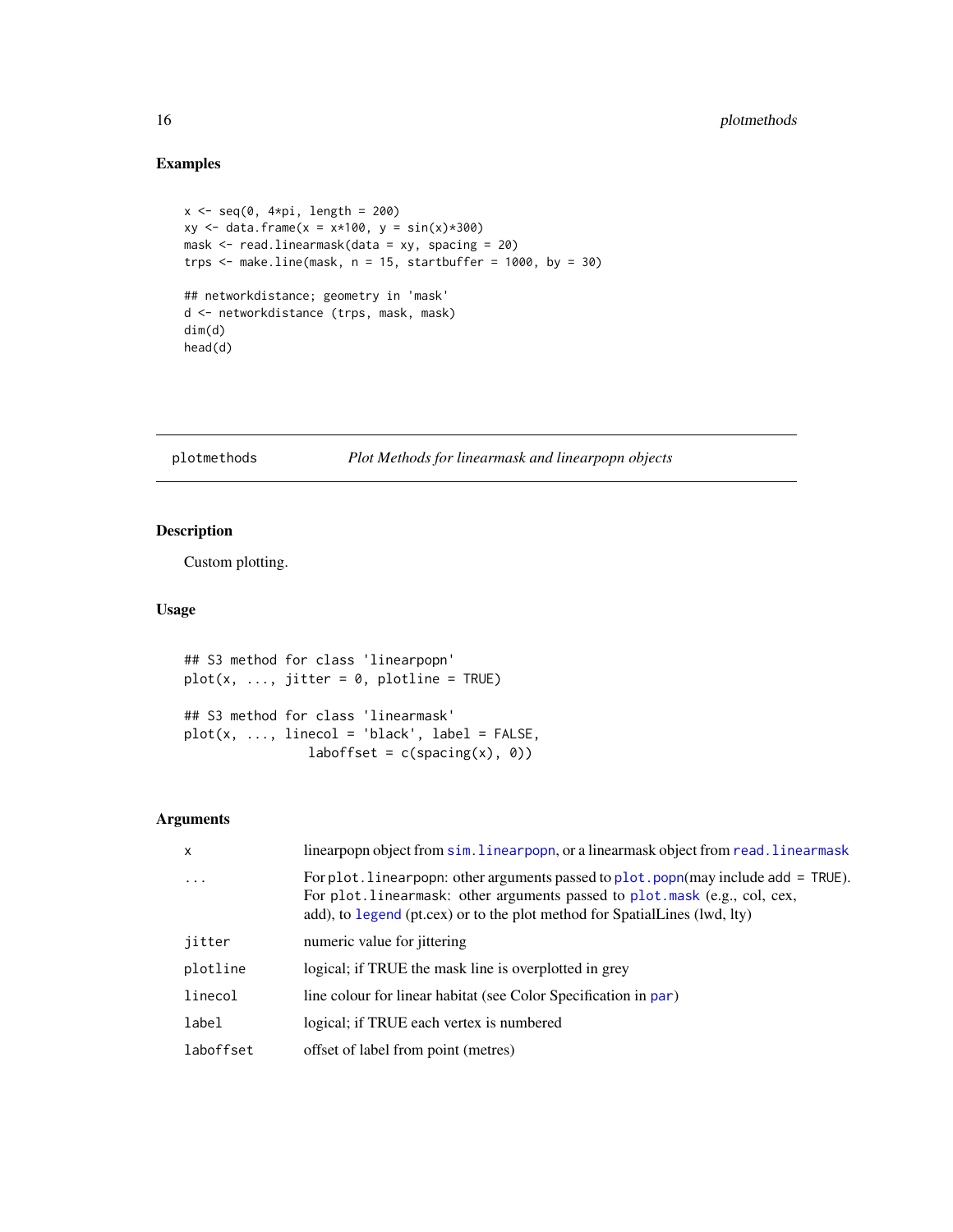## <span id="page-16-0"></span>rbind.linearmask 17

## Details

The linear mask used for plotting a 'linearpopn' is the one saved as an attribute of the object.

The main plotting in plot.linearmask is done by plot.mask with dots = TRUE. See the help for [plot.mask](#page-0-0) for details of options such as add. The lines of the SpatialLinesdataFrame are overplotted unless linecol = NA.

Jittering shifts points by a random uniform distance  $-(\pm 0.5 \times \text{jitter}) \times \text{mask spacing} - \text{on both}$ axes. This can give a better impression of density when points coincide.

The option inplot.popn for plotting rectangular 'frame' is suppressed: do not attempt to pass this argument in . . . .

#### Value

plot.linearpopn does not return a value.

plot.linearmask invisibly returns legend details as for [plot.mask](#page-0-0).

#### See Also

[sim.linearpopn](#page-21-1), [plot.mask](#page-0-0), [plot.popn](#page-0-0)

#### Examples

```
x \leftarrow \text{seq}(0, 4 \times pi, \text{ length} = 200)xy \le - data.frame(x = x*100, y = sin(x)*300)
mask \le read.linearmask(data = xy, spacing = 10)
linpop <- sim.linearpopn(mask, 100)
plot(linpop, jitter = 2)
plot(mask)
## thicker band of grey points, dashed line
plot(maxk, cex = 2, lty = 2)## point colour determined by a covariate
plot(glymemask, cex = 2, covariate = 'x', pt.cex = 2)## point size determined by a covariate
plot(glymemask, cex = covariates(glymemask)$x/50, pch = 21)
```
<span id="page-16-1"></span>rbind.linearmask *Combine linearmask Objects*

## Description

Form a new linearmask object by combining the underlying vertices and drawing a new systematic sample.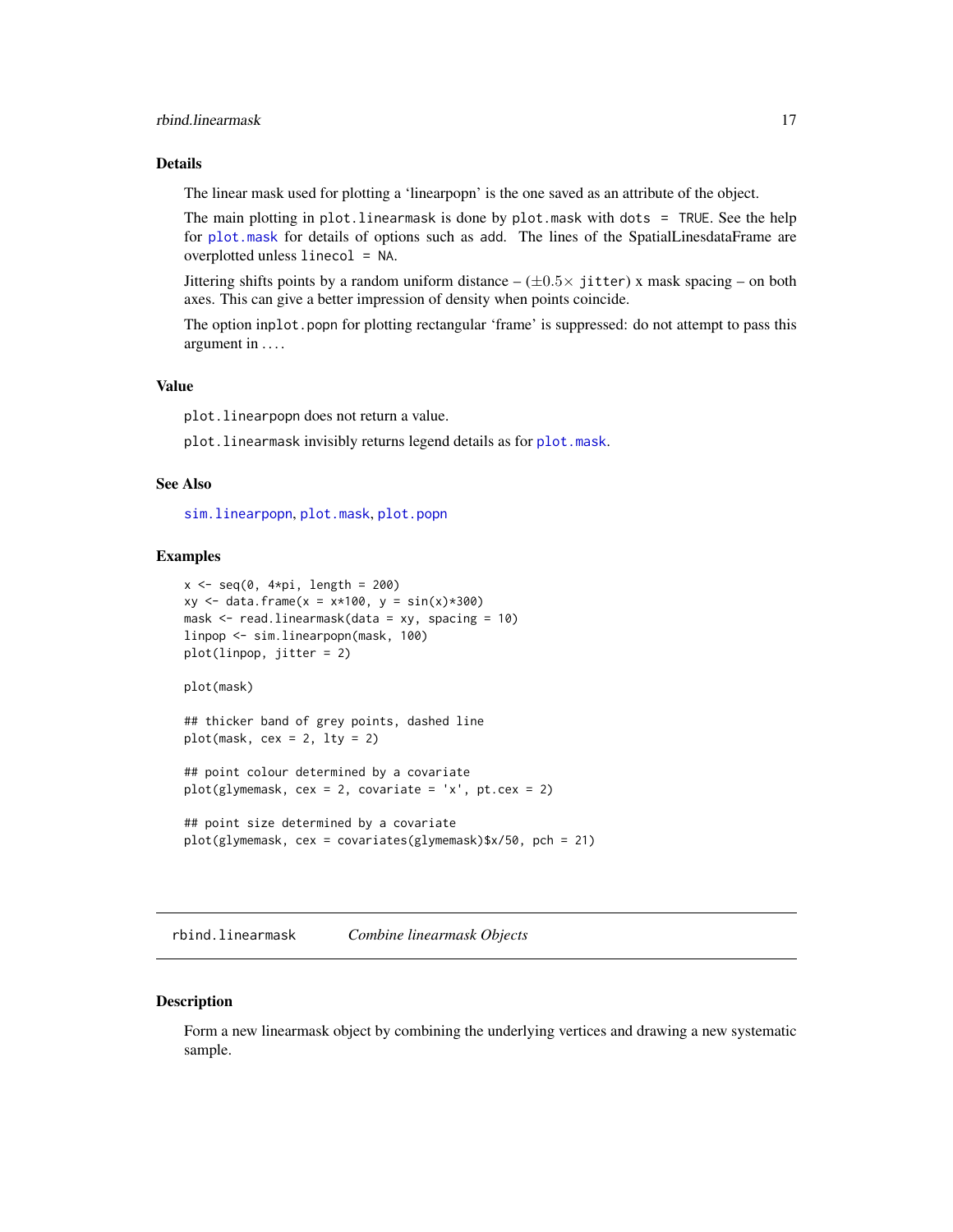#### Usage

```
## S3 method for class 'linearmask'
rbind(..., cleanskips = TRUE)
```
#### Arguments

| .          | one or more linearmask objects with the same spacing  |
|------------|-------------------------------------------------------|
| cleanskips | logical; passed to internal function make. Linearmask |

## Details

The maptools function spRbind is used to combine the 'SLDF' attributes of the inputs.

If the input objects have a 'graph' attribute then a new graph will be included in the output.

## Value

A linearmask object

#### See Also

[spRbind](#page-0-0), [read.linearmask](#page-17-1), [linearmask,](#page-10-1) [subset.linearmask](#page-22-1)

#### Examples

```
x \leftarrow \text{seq}(0, 4 \times pi, \text{ length} = 200)xy \le - data.frame(x = x*100, y = sin(x)*300)
xyz \leftarrow data . frame(x = x*100, y = cos(x)*300)test \leq read.linearmask(data = xy, spacing = 20)
test2 \le read.linearmask(data = xy2, spacing = 20)
```

```
plot(rbind(test, test2))
```
<span id="page-17-1"></span>read.linearmask *Import Linear Habitat Mask*

#### Description

Construct a linearmask from line data in a text file, a polyline shapefile, a dataframe or a SpatialLinesDataFrame object.

### Usage

```
read.linearmask(file = NULL, data = NULL, spacing = 10, spacingfactor =
1.5, graph = TRUE, cleanskips = TRUE, \ldots)
```
<span id="page-17-0"></span>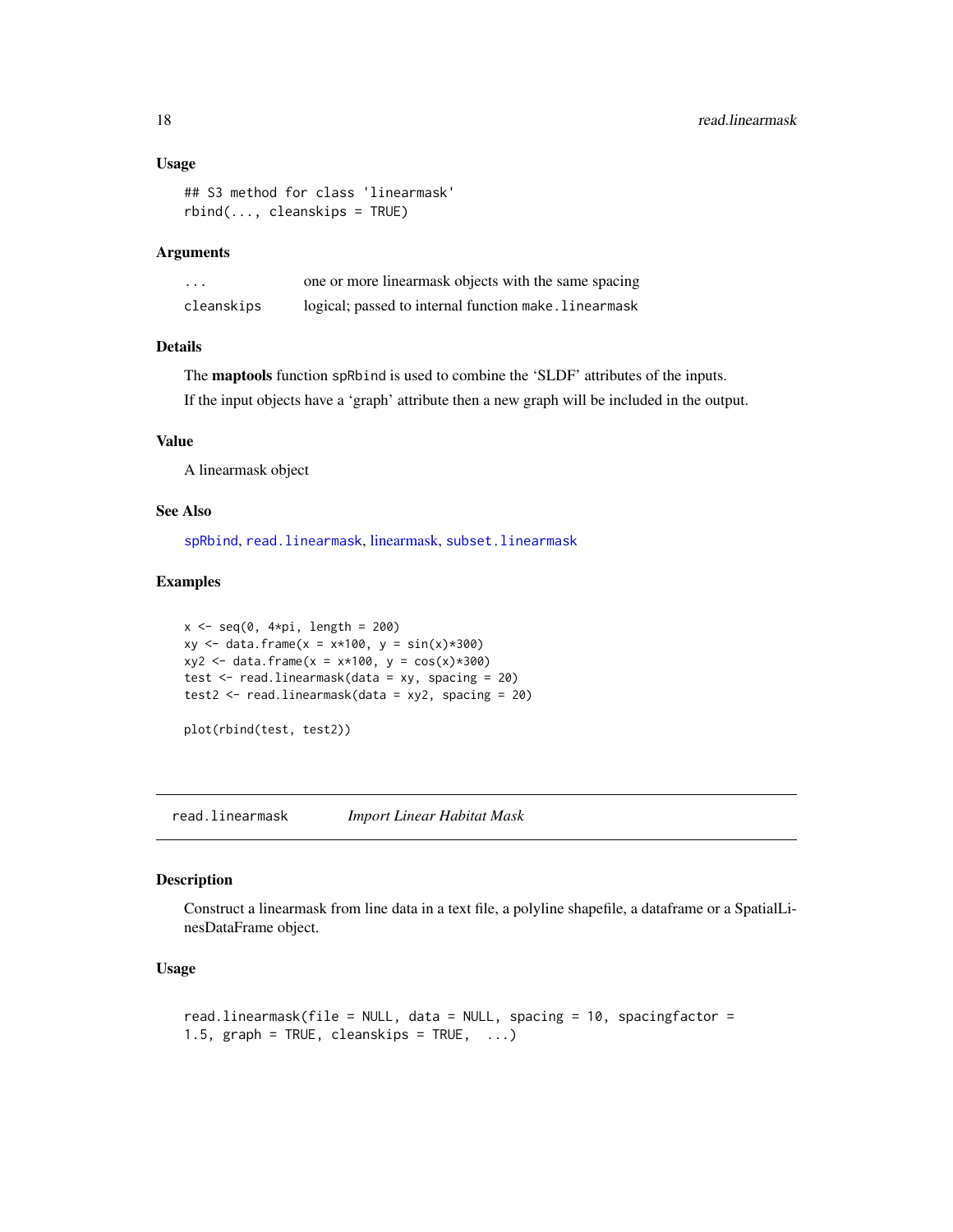## <span id="page-18-0"></span>read.linearmask 19

#### **Arguments**

| file          | file name                                                                              |
|---------------|----------------------------------------------------------------------------------------|
| data          | data frame or SpatialLinesDataFrame                                                    |
| spacing       | length of each discretized segment                                                     |
| spacingfactor | numeric criterion for joining mask points                                              |
| graph         | logical; if TRUE the <b>igraph</b> representation of the mask is saved as an attribute |
| cleanskips    | logical; if TRUE then cleanskips is applied to the graph                               |
| .             | other arguments passed to read. table for file input                                   |

#### Details

Only one of 'file' or 'data' should be specified. The file name should include the extension (e.g., "silverstream.shp").

Input from a text file, polyline shapefile or dataframe is first converted to a SpatialLinesDataFrame object. Points are spaced equally along each SpatialLine, starting at spacing / 2.

For dataframe input via data the coordinates are expected to be in columns 'x' and 'y'; if these names are missing, or input is from a file, the first two columns are used.

spacingfactor is used by [asgraph](#page-24-1) to determine which points are joined when computing distances. It should be between 1 and 2.

## Value

A 'linearmask' object, i.e. a 'mask' object in which each point represents a line segment of length spacing, and with additional attributes 'SLDF', 'spacingfactor' and possibly 'graph' (see [linear](#page-10-1)[mask\)](#page-10-1).

### Note

A valid shapefile includes at least three files with extensions '.shp', '.dbf' and '.shx'. The full name of the .shp file is provided as the 'file' argument of read.linearmask. The shapefile name without any extension is used as the first argument to the **maptools** function readShapeSpatial.

Line-level covariates are copied from SpatialLinesDataFrame input. Point-specific covariates may be added later using [covariates](#page-0-0) or [addCovariates](#page-0-0).

#### See Also

[asgraph](#page-24-1), [linearmask](#page-10-1), [make.sldf](#page-24-1), [networkdistance](#page-14-1), [SpatialLinesDataFrame](#page-0-0)

#### Examples

```
x \leq -\text{seq}(0, 4 \times pi, \text{length} = 200)xy \le - data.frame(x = x*100, y = sin(x)*300)
test <- read.linearmask(data = xy, spacing = 20)
plot(test)
```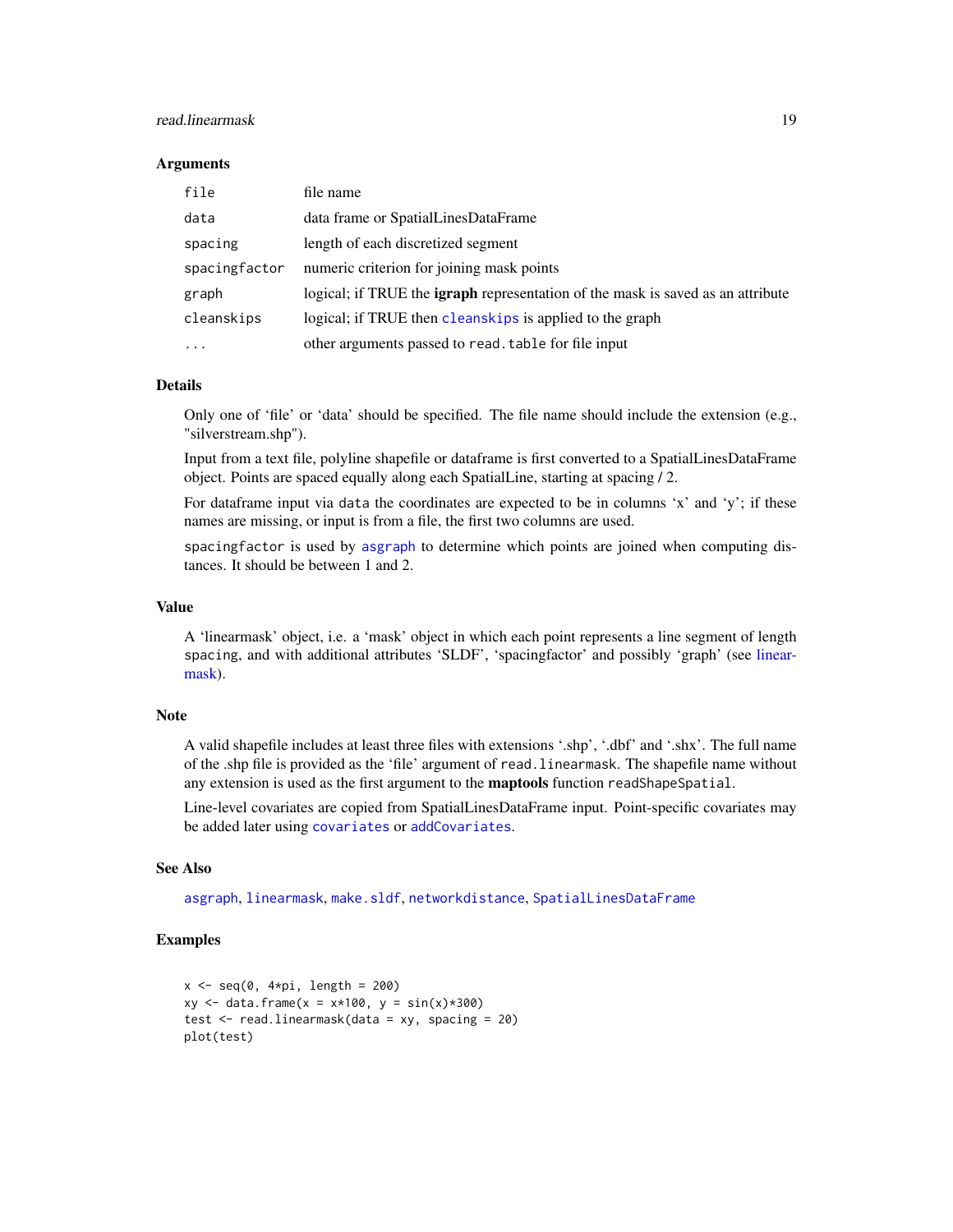<span id="page-19-0"></span>20 showpath that the state of the state of the state of the state of the state of the state of the state of the state of the state of the state of the state of the state of the state of the state of the state of the state

```
xyz \leftarrow data . frame(x = x*100, y = cos(x)*300)test2 <- read.linearmask(data = xy2, spacing = 20)
plot(test2, add = TRUE)
```
<span id="page-19-1"></span>showpath *Display Shortest Path*

## Description

An interactive function to examine shortest paths and the associated network distances within a linear mask.

## Usage

showpath(mask, add =  $FALSE, ...)$ 

#### Arguments

| mask                    | linearmask object                                        |
|-------------------------|----------------------------------------------------------|
| add                     | logical; if TRUE the plot is added to an existing plot   |
| $\cdot$ $\cdot$ $\cdot$ | other arguments passed to lines for drawing network path |

## Details

The selected points are snapped to the nearest mask point before any calculations.

The path shown is a shortest path as determined by function get. shortest.paths of the igraph package. There may be others.

## Value

Invisibly returns a list comprising

| paths   | a list of data frames, each with the mask coordinates along a selected path   |
|---------|-------------------------------------------------------------------------------|
| results | a data frame with one row for each path giving the distances for each pair of |
|         | points (columns 'from', 'to', 'Euclidean.d', 'network.d')                     |

## References

.

Csardi, G. and Nepusz, T. (2006) The igraph software package for complex network research, InterJournal, Complex Systems 1695. <http://igraph.org>.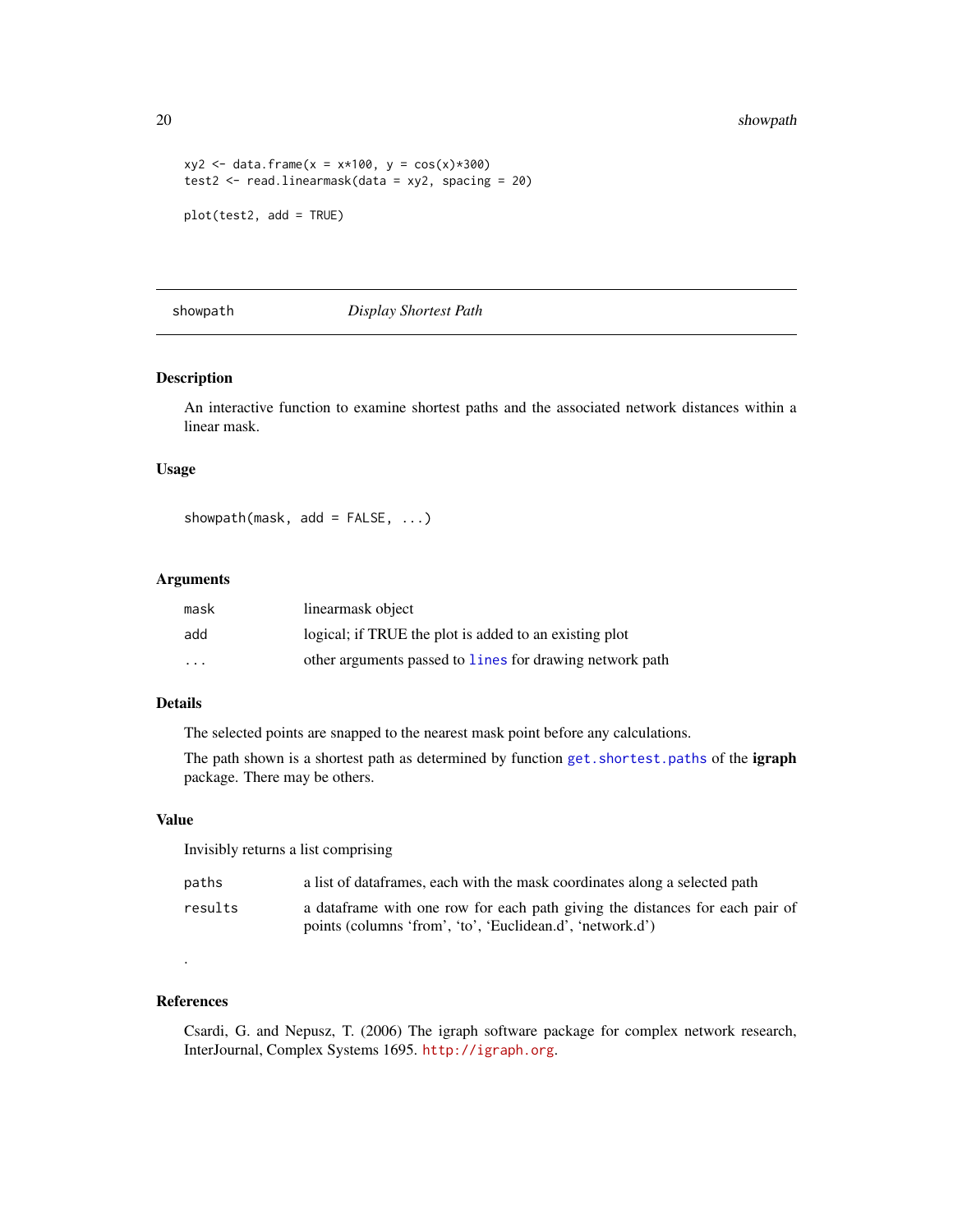#### <span id="page-20-0"></span>Silverstream 21

## See Also

[networkdistance](#page-14-1)

## Examples

## Not run:

```
x \leq -\text{seq}(0, 4*pi, length = 200)xy \le - data.frame(x = x*100, y = sin(x)*300)
xyz \leftarrow data . frame(x = x*100, y = cos(x)*300)test \leq read.linearmask(data = xy, spacing = 10)
test2 <- read.linearmask(data = xyz, spacing = 10)
test3 <- rbind(test, test2)
showpath(test3, 1wd = 5)
```
## End(Not run)

<span id="page-20-1"></span>Silverstream *Silverstream River Centrelines*

#### Description

Silverstream (45 $\degree$ 48' S, 170 $\degree$ 26' E) is a small river in a forested catchment near Dunedin, New Zealand, about 12 km from top to bottom. There are numerous side streams making this a good example of a dendritic network.

## Format

An ESRI polyline shapefile (silverstream.shp, silverstream.shx, silverstream.dbf).

#### Source

Land Information New Zealand (LINZ) 1:50 000 topographic database [http://data.linz.govt.](http://data.linz.govt.nz/layer/327-nz-mainland-river-centrelines-topo-150k/) [nz/layer/327-nz-mainland-river-centrelines-topo-150k/](http://data.linz.govt.nz/layer/327-nz-mainland-river-centrelines-topo-150k/) licensed by LINZ for re-use under the Creative Commons Attribution 3.0 New Zealand licence. Downloaded 2014-10-26.

## References

ESRI (1998) *ESRI shapefile technical description*. [http://www.esri.com/library/whitepapers/](http://www.esri.com/library/whitepapers/pdfs/shapefile.pdf) [pdfs/shapefile.pdf](http://www.esri.com/library/whitepapers/pdfs/shapefile.pdf).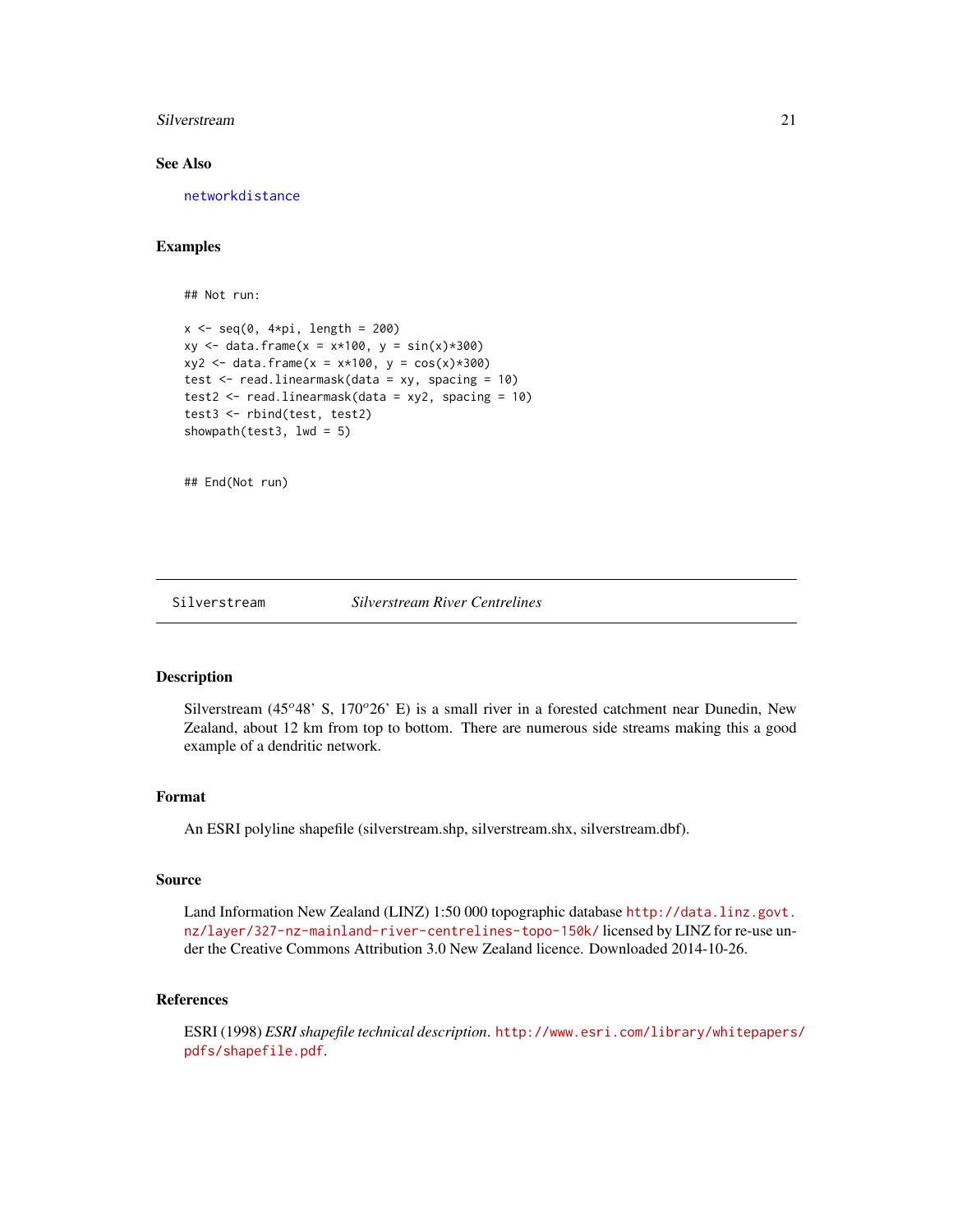## Examples

```
## Not run:
setwd(system.file("extdata", package = "secrlinear"))
silverstreammask <- read.linearmask(file = "silverstream.shp", spacing = 50)
par(max = c(1,1,1,1))plot(silverstreammask)
```
## End(Not run)

<span id="page-21-1"></span>sim.linearpopn *Simulate Animals on Lines*

#### Description

This function is a simple substitute for the **secr** function  $\sin$ , popn() for the case of a linear habitat.

## Usage

```
sim.linearpopn(mask, D, N, Ndist = c('poisson', 'fixed'), ...)
```
## Arguments

| mask  | linearmask object                                                |
|-------|------------------------------------------------------------------|
| D     | numeric density animals / km                                     |
| N     | number of individuals                                            |
| Ndist | character string for distribution of total number of individuals |
|       | other arguments passed to sim. popn                              |

## Details

The linearmask input represents a discretized line - essentially a chain of line segments. By default, each segment is populated with a Poisson number of individuals. The user may specify D or N.

D may be a vector with one density per mask pixel, or a single number that will be applied across all pixels.

If Ndist = 'fixed' then a constant number of individuals N are simulated in each trial; otherwise N has a Poisson distribution across trials.  $N = sum(D)$  x mask length if D is specified.

This is a simplified wrapper for  $sim.$  popn called with model2D = "linear".

<span id="page-21-0"></span>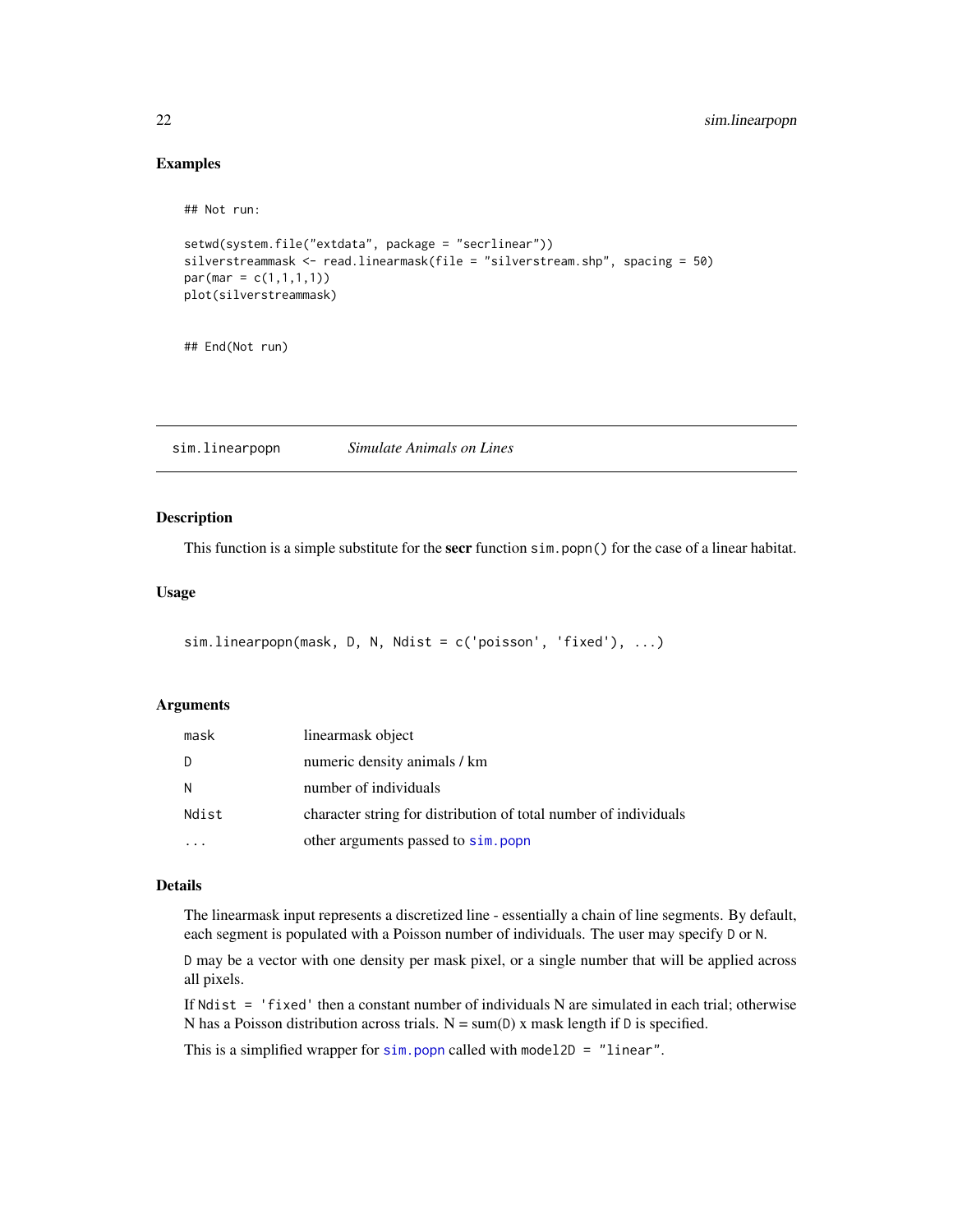## <span id="page-22-0"></span>subset.linearmask 23

## Value

Object of class c('linearpopn', 'popn', 'data.frame').

## Note

The population output from sim.linearpopn may be used unchanged with secr functions such as [sim.capthist](#page-0-0). However, to be faithful to the linear network you should set the 'userdist' argument of sim.capthist to networkdistance.

## See Also

[linearpopn](#page-12-2), [sim.popn](#page-0-0)

## Examples

```
x \leftarrow \text{seq}(0, 4 \times pi, \text{ length} = 200)xy \leq - data.frame(x = x*100, y = sin(x)*300)
mask \leq read.linearmask(data = xy, spacing = 10)
trps \leq make.line(mask, n = 15, startbuffer = 1000, by = 30)
newmask <- clipmask(mask, trps, buffer = 200)
linpop <- sim.linearpopn(newmask, 200)
CH <- sim.capthist(trps, linpop, userdist = networkdistance)
plot(newmask)
plot(CH, add = TRUE)
secr.fit(CH, mask = mask, details = list(userdist = networkdistance))
```
<span id="page-22-1"></span>subset.linearmask *Select Part of linearmask Object*

#### Description

Methods to subset linear mask objects.

## Usage

```
## S3 method for class 'linearmask'
subset(x, subset, LineID, droplinesbeyond = Inf, ...)
```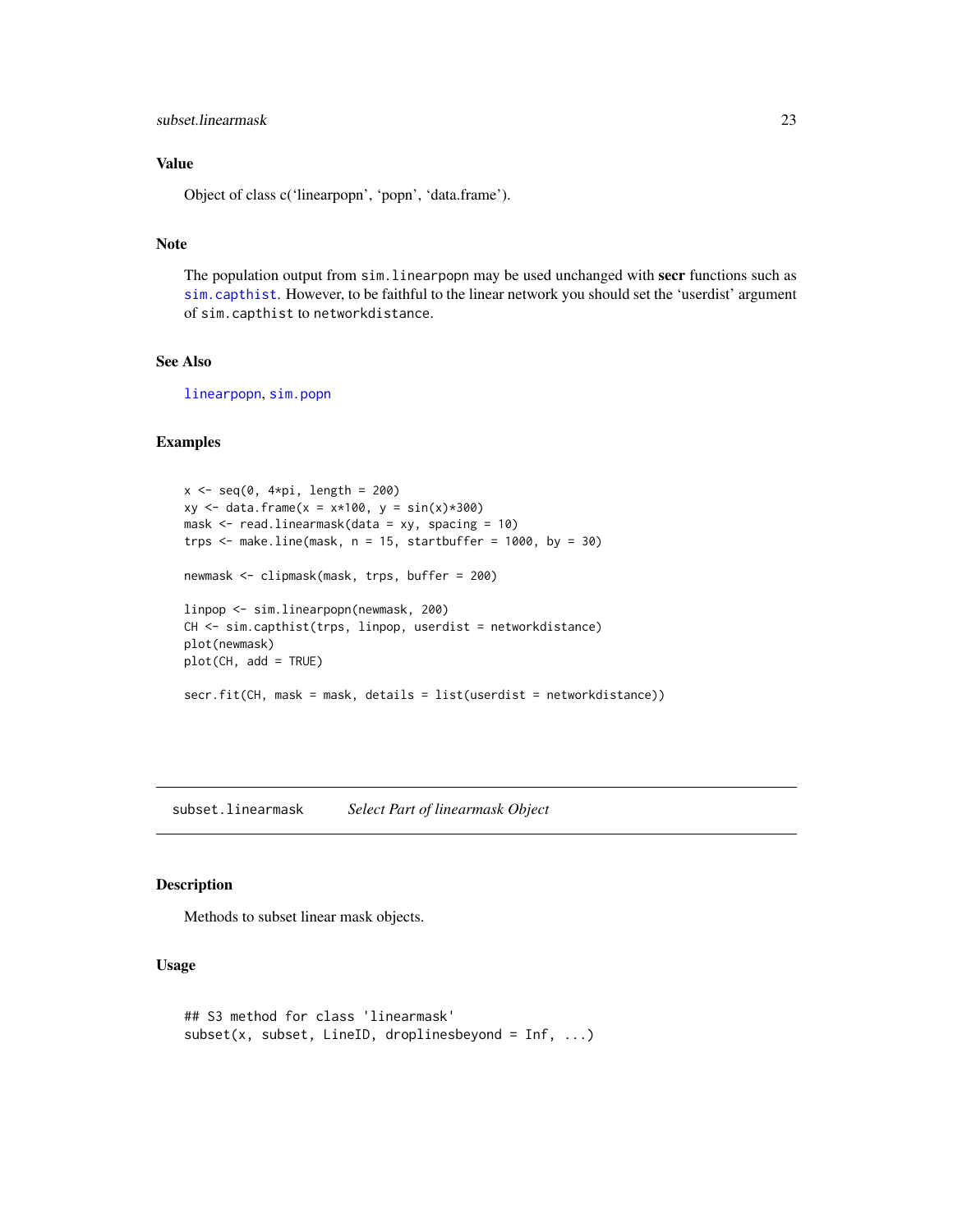## <span id="page-23-0"></span>Arguments

| х               | linearmask object from read. linearmask            |
|-----------------|----------------------------------------------------|
| subset          | numeric or logical vector to select rows of mask   |
| LineID          | vector of identifiers for lines to retain          |
| droplinesbeyond |                                                    |
|                 | logical; distance criterion for dropping lines (m) |
|                 | other arguments (not used)                         |

#### Details

Specify only one of 'subset' and 'LineID'.

If the input object has a 'graph' attribute then a new graph will be included in the output.

subset.linearmask leaves the underlying SpatialLinesDataFrame intact unless either (i) LineID is specified, or (ii) a finite value is provided for droplinesbeyond. droplinesbeyond retains lines that have at least one point within the specified distance of at least one mask point, after subsetting.

## Value

A linearmask object.

## See Also

[read.linearmask](#page-17-1), [linearmask](#page-10-1)

## Examples

```
## rbind two linear masks,
x \leftarrow \text{seq}(0, 4 \times pi, \text{ length} = 200)xy \leq - data.frame(x = x*100, y = sin(x)*300)
xyz \leq data. frame(x = x*100, y = cos(x)*300)
test <- read.linearmask(data = xy, spacing = 10)
test2 <- read.linearmask(data = xyz, spacing = 10)
test3 <- rbind(test, test2)
table(covariates(test3)$LineID)
## then retrieve one...
```

```
test4 <- subset(test3, LineID = '1.1')
```

```
## ... or the other
test5 <- subset(test3, LineID = '2.1')
```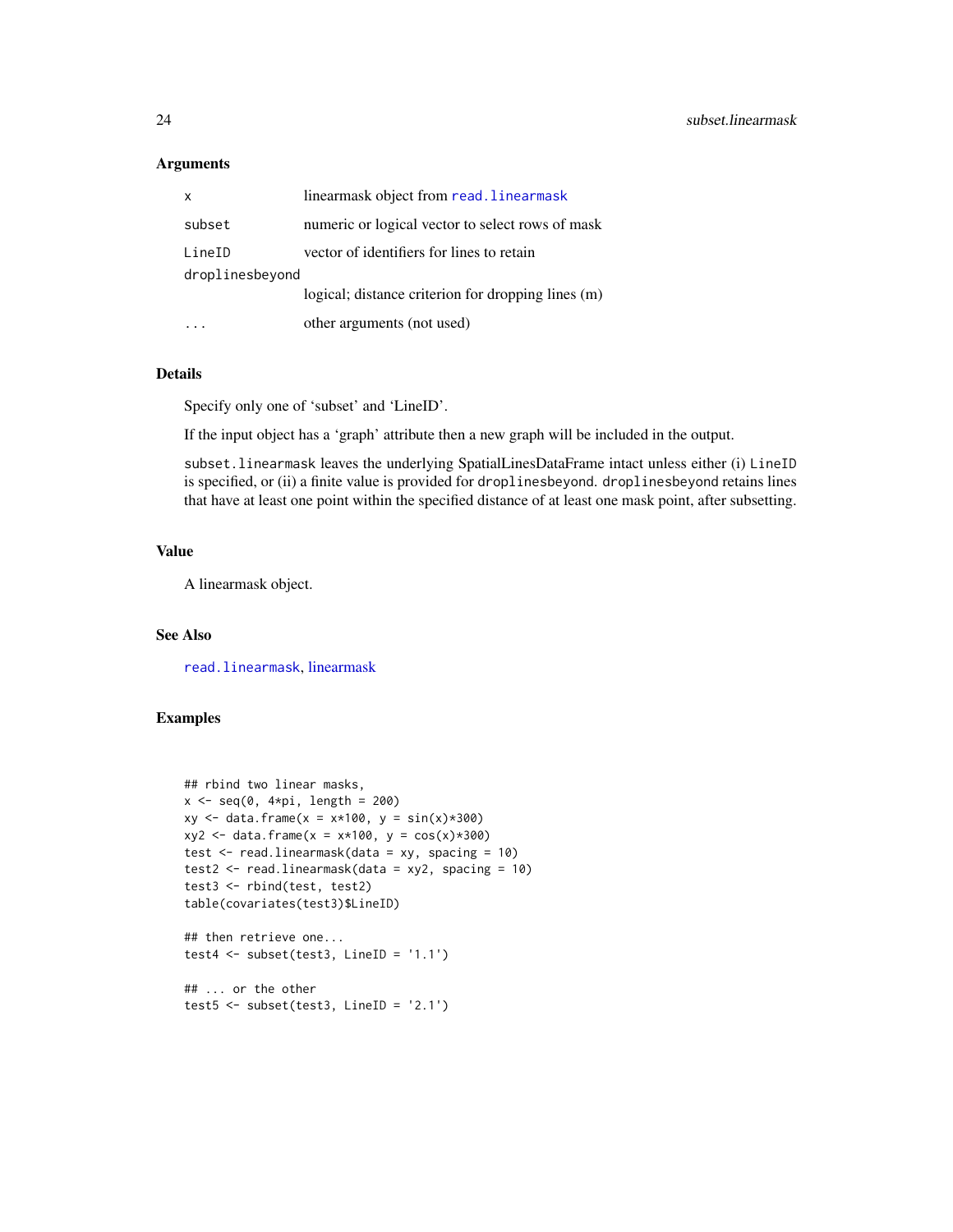<span id="page-24-0"></span>

## <span id="page-24-1"></span>Description

Utilities for various functions

- conversion of a flat table of coordinates for a line or set of lines to a SpatialLinesDataFrame object
- snapping points from objects of various types (traps, popn, matrix etc.) to a linearmask object.
- converting distances along a linear mask to x-y coordinates
- build igraph network from linearmask object

## Usage

make.sldf(coord, f)

snapPointsToLinearMask(xy, mask)

asgraph(mask)

```
getLineID(mask, laboffset = rep(spacing(mask) * 3, 2), ...)
```
## Arguments

| coord     | data frame of coordinates - must include columns $x', y'$                                            |
|-----------|------------------------------------------------------------------------------------------------------|
| f         | vector of values by which to split coord rows                                                        |
| xy        | any object that may be coerced to a 2-column matrix (columns interpreted as x-<br>and y-coordinates) |
| mask      | 'linearmask' object                                                                                  |
| laboffset | offset of label from point                                                                           |
|           | other arguments passed to plot. linearmask                                                           |

#### Details

In make.sldf, if f is missing and there is a column 'lineID' in 'coord' then this will be used instead. snapPointsToLinearMask shifts each point in the input to the nearest point on the graph stored as the 'graph' attribute of mask.

[make.line](#page-12-1) creates a 'traps' object with equally spaced or clustered detectors.

asgraph is a utility function used internally for expressing the points in mask as an igraph network (Csardi and Nepusz 2006).

getLineID plots the mask and for each mouse click displays the corresponding point and LineID.

Other utilities specific to editing graphs are documented in [edges.](#page-7-2)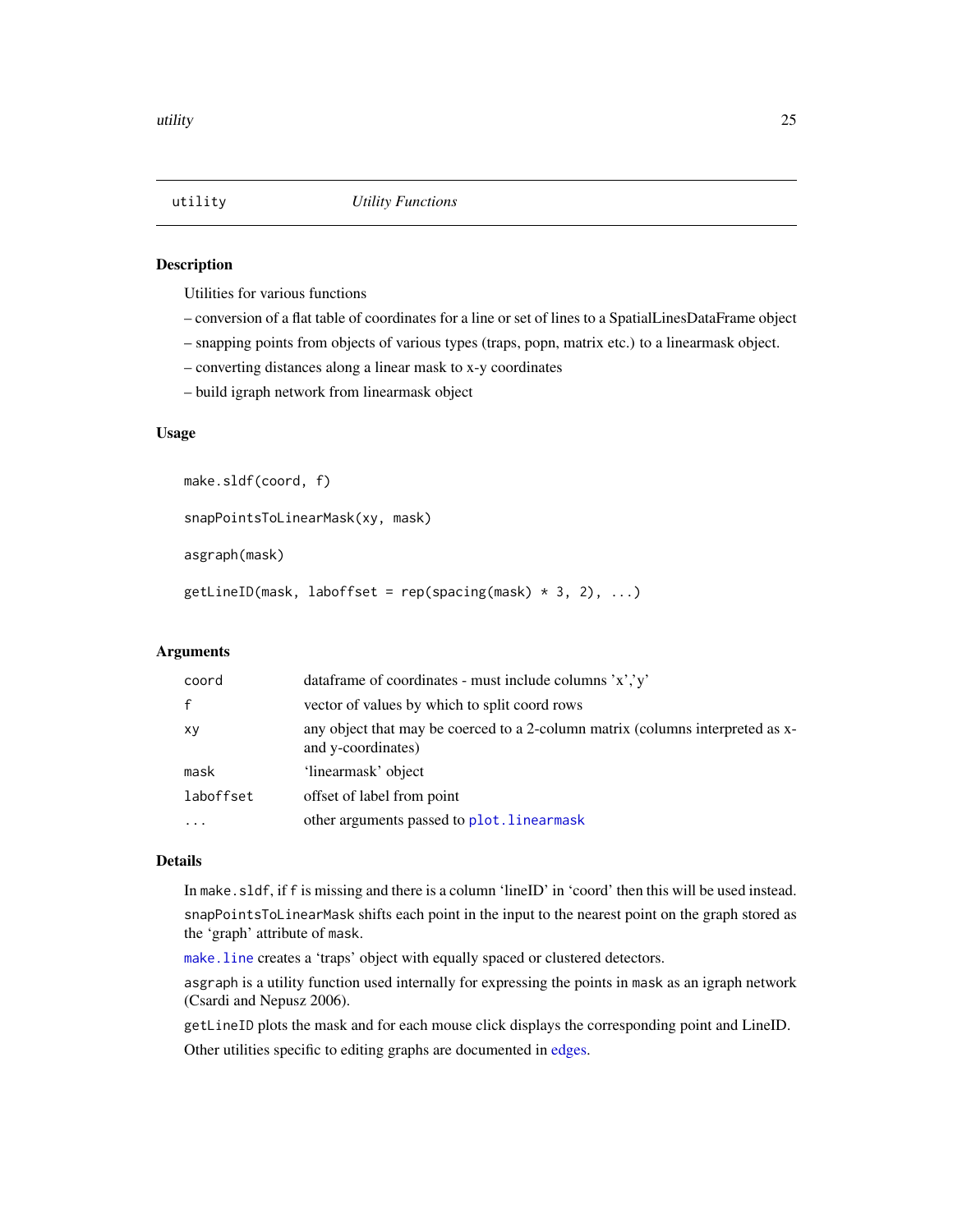## Value

For make.sldf, a SpatialLinesDataFrame.

For snapPointsToLinearMask, the output has the same attributes (including class) as the xy input: only the coordinates themselves may change.

For alongmask, a 2-column dataframe with the x and y coordinates of the points.

For asgraph, an object of class 'igraph'

getLineID invisibly returns a dataframe with columns 'Point' and 'LineID'.

## References

Csardi, G. and Nepusz, T. (2006) The igraph software package for complex network research, InterJournal, Complex Systems 1695. <http://igraph.org>.

## See Also

[checkmoves](#page-5-1) [make.line](#page-12-1), [networkdistance](#page-14-1), [SpatialLinesDataFrame](#page-0-0), [showedges](#page-7-1), [deleteedges](#page-7-1), [addedges](#page-7-1)

## Examples

```
## test make.sldf()
coord \leq data.frame(x = c(1,2,3,1.05,2.05,3.05),
    y = c(3, 2, 2, 3.05, 2.05, 2.05)sldf1 <- make.sldf(coord)
sldf2 \leq \text{make.s}ldf(\text{coord}, f = c(1,1,1,2,2,2))if (require('sp')) {
  plot(sldf1)
  plot(sldf2)
}
## test snapPointsToLinearMask()
## Not run:
x \leq -\text{seq}(0, 4 \times pi, \text{length} = 200)xy \le - data.frame(x = x*100, y = sin(x)*300)
mask <- read.linearmask(data = xy, spacing = 20)
plot(mask)
## click several points, right-click and select 'stop'
pts <- locator()
pts <- do.call(cbind, pts)
points(pts)
pts1 <- snapPointsToLinearMask(pts, mask)
segments(pts[,1], pts[,2], pts1[,1], pts1[,2])
points(pts1, pch = 16, col = 'red')df <- data.frame(pts, pts1)
```
<span id="page-25-0"></span>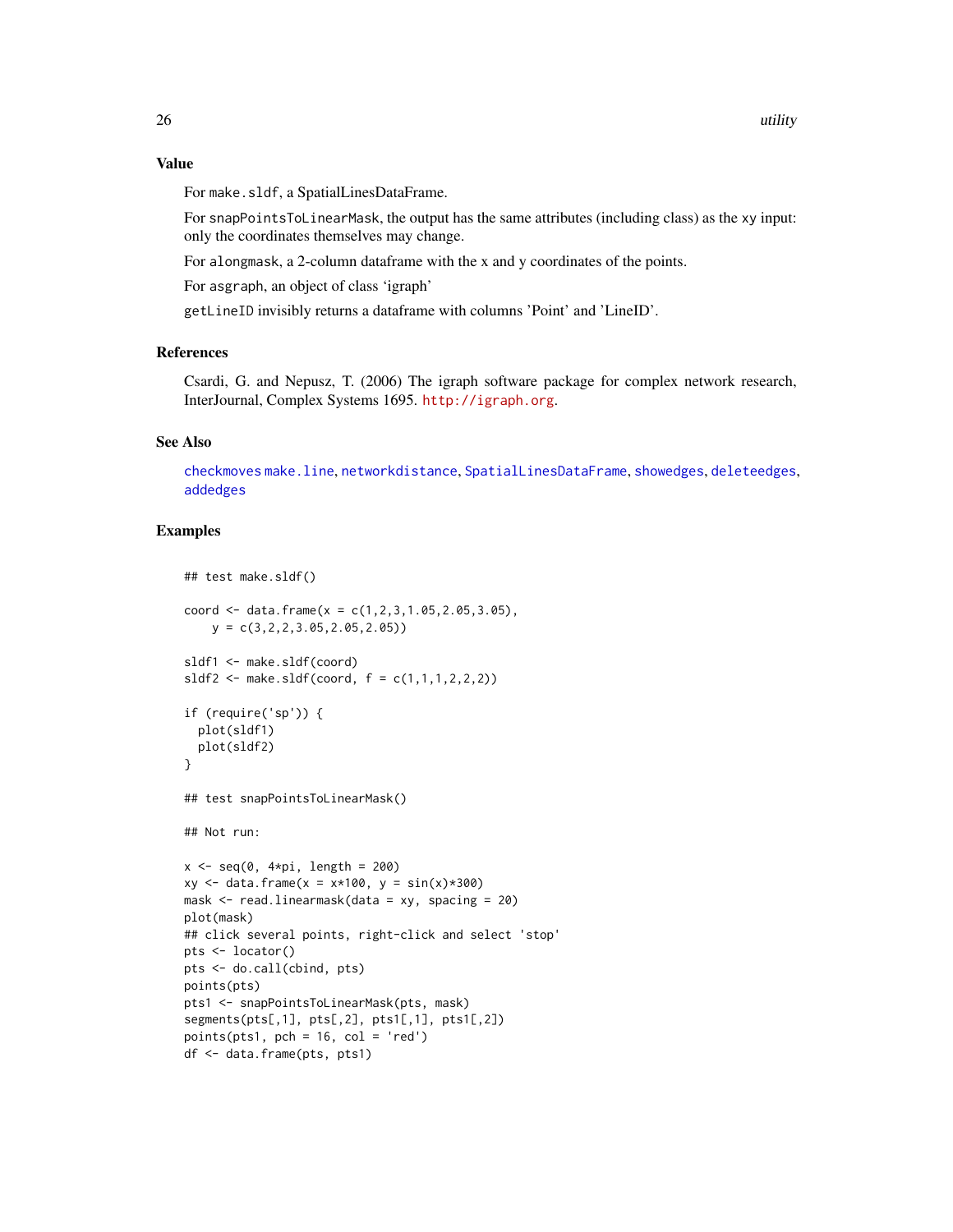#### utility 27

```
names(df) \leq c('from.x', 'from.y', 'to.x', 'to.y')df
## End(Not run)
## asgraph (called by networkdistance)
## see 'igraph' for further manipulation
grmask <- asgraph(glymemask)
if (require('igraph')) {
  summary(grmask)
}
```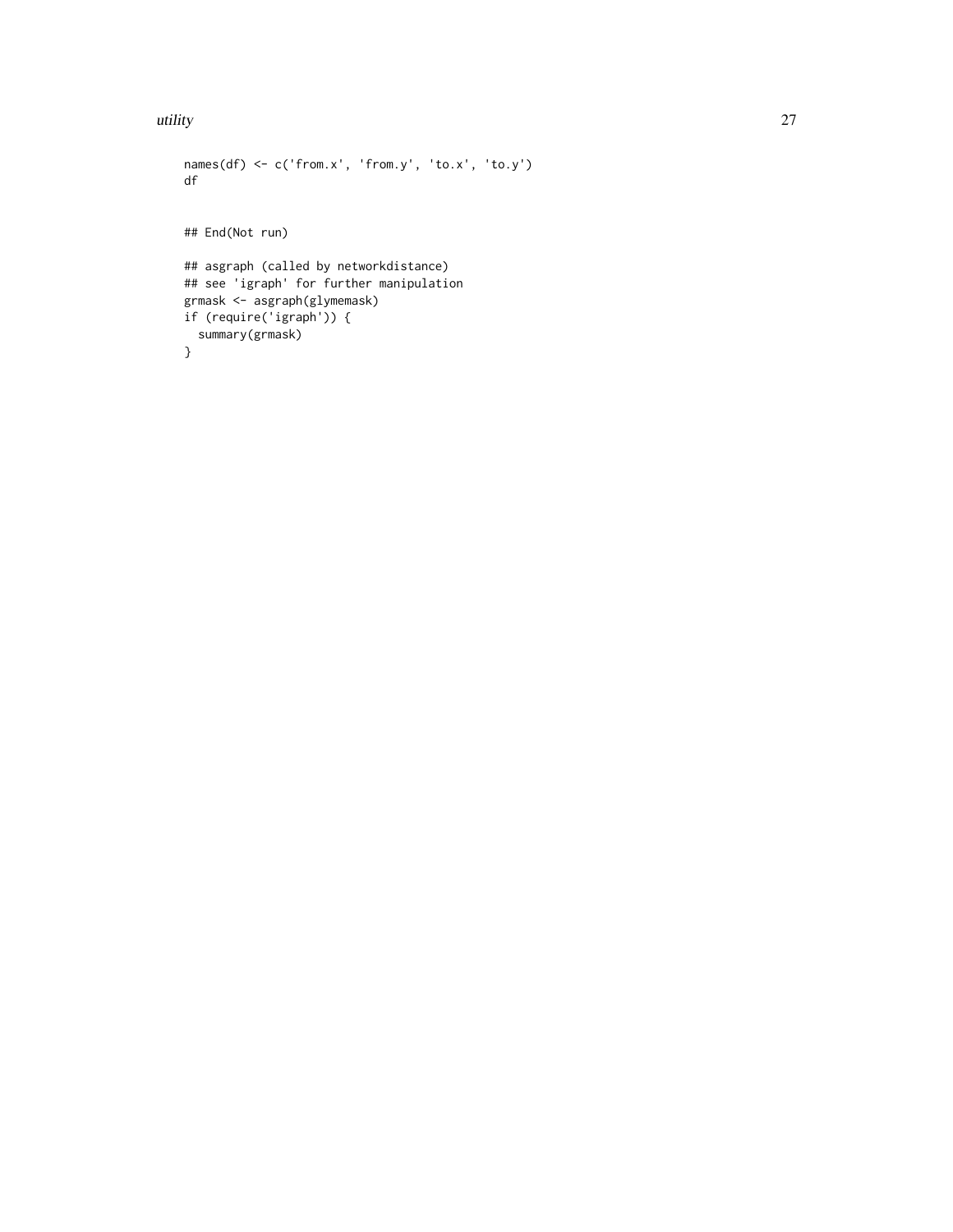# <span id="page-27-0"></span>Index

∗Topic IO read.linearmask , [18](#page-17-0) ∗Topic S3class linearmask.object , [11](#page-10-0) linearpopn.object , [13](#page-12-0) ∗Topic datagen make.line, [13](#page-12-0) sim.linearpopn , [22](#page-21-0) ∗Topic datasets Arvicola , [4](#page-3-0) glymemask , [10](#page-9-0) Silverstream, [21](#page-20-0) ∗Topic hplot plotmethods , [16](#page-15-0) ∗Topic manip checkmoves , [6](#page-5-0) clipmask , [7](#page-6-0) edges , [8](#page-7-0) networkdistance , [15](#page-14-0) rbind.linearmask , [17](#page-16-0) showpath , [20](#page-19-0) subset.linearmask , [23](#page-22-0) utility , [25](#page-24-0) ∗Topic package secrlinear-package , [2](#page-1-0) addCovariates , *[19](#page-18-0)* addedges , *[3](#page-2-0)* , *[26](#page-25-0)* addedges *(*edges *)* , [8](#page-7-0) Arvicola , [4](#page-3-0) arvicola , *[3](#page-2-0)* , *[10](#page-9-0) , [11](#page-10-0)* arvicola *(*Arvicola *)* , [4](#page-3-0) asgraph , *[2](#page-1-0) , [3](#page-2-0)* , *[8](#page-7-0)* , *[11](#page-10-0)* , *[15](#page-14-0)* , *[19](#page-18-0)* asgraph *(*utility *)* , [25](#page-24-0) capthist , *[4](#page-3-0)* checkmoves , *[2](#page-1-0) , [3](#page-2-0)* , [6](#page-5-0) , *[26](#page-25-0)* cleanskips , *[19](#page-18-0)* cleanskips *(*edges *)* , [8](#page-7-0)

clipmask , *[2](#page-1-0) , [3](#page-2-0)* , [7](#page-6-0)

covariates , *[19](#page-18-0)* deleteedges , *[3](#page-2-0)* , *[26](#page-25-0)* deleteedges *(*edges *)* , [8](#page-7-0) edges , [8](#page-7-0) , *[25](#page-24-0)* get.shortest.paths , *[20](#page-19-0)* getLineID , *[9](#page-8-0)* getLineID *(*utility *)* , [25](#page-24-0) glymemask , *[3](#page-2-0)* , *[5](#page-4-0)* , [10](#page-9-0) legend , *[16](#page-15-0)* linearmask , *[3](#page-2-0)* , *[6](#page-5-0)* , *[8](#page-7-0) , [9](#page-8-0)* , *[18](#page-17-0) , [19](#page-18-0)* , *[24](#page-23-0)* linearmask *(*linearmask.object *)* , [11](#page-10-0) linearmask.object , [11](#page-10-0) linearpopn , *[3](#page-2-0)* , *[13](#page-12-0)* , *[23](#page-22-0)* linearpopn *(*linearpopn.object *)* , [13](#page-12-0) linearpopn.object , [13](#page-12-0) lines , *[20](#page-19-0)* make.grid , *[13](#page-12-0)* make.line , *[2](#page-1-0) , [3](#page-2-0)* , *[7](#page-6-0)* , [13](#page-12-0) , *[25](#page-24-0) , [26](#page-25-0)* make.sldf , *[2](#page-1-0) , [3](#page-2-0)* , *[19](#page-18-0)* make.sldf *(*utility *)* , [25](#page-24-0) make.traps , *[14](#page-13-0)* mask , *[11](#page-10-0) , [12](#page-11-0)* networkdistance , *[2](#page-1-0) , [3](#page-2-0)* , *[12](#page-11-0)* , [15](#page-14-0) , *[19](#page-18-0)* , *[21](#page-20-0)* , *[26](#page-25-0)* par , *[16](#page-15-0)* plot.linearmask , *[3](#page-2-0)* , *[25](#page-24-0)* plot.linearmask *(*plotmethods *)* , [16](#page-15-0) plot.linearpopn , *[13](#page-12-0)* plot.linearpopn *(*plotmethods *)* , [16](#page-15-0) plot.mask , *[16,](#page-15-0) [17](#page-16-0)* plot.popn , *[16,](#page-15-0) [17](#page-16-0)* plotmethods , [16](#page-15-0) popn , *[13](#page-12-0)*

rbind.linearmask , *[2](#page-1-0) , [3](#page-2-0)* , [17](#page-16-0)